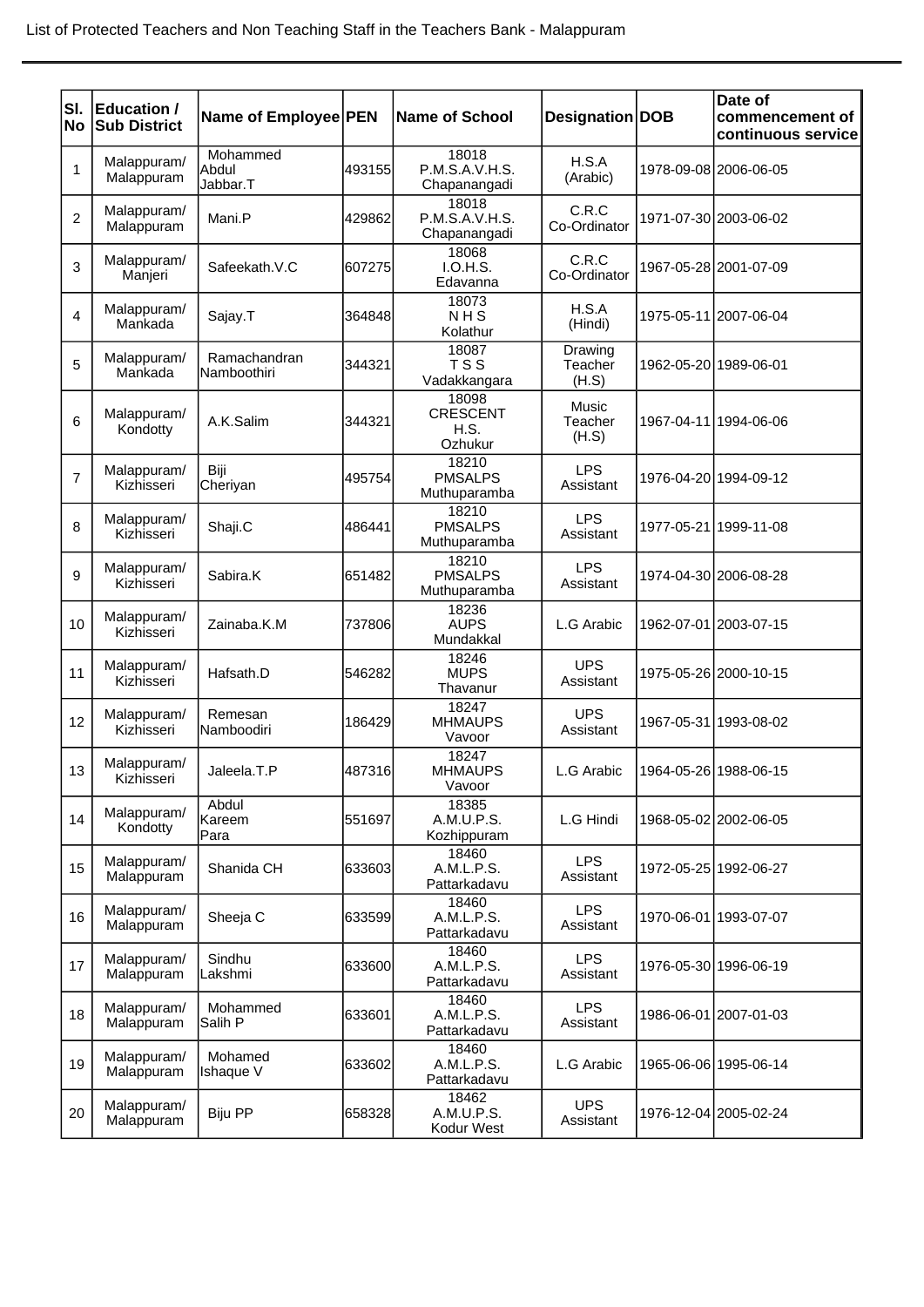| SI.<br><b>No</b> | <b>Education /</b><br><b>Sub District</b> | Name of Employee PEN   |             | <b>Name of School</b>                                   | Designation DOB         | Date of<br>commencement of<br>continuous service |
|------------------|-------------------------------------------|------------------------|-------------|---------------------------------------------------------|-------------------------|--------------------------------------------------|
| 21               | Malappuram/<br>Malappuram                 | Jaisal PC              | 665300      | 18462<br>A.M.U.P.S.<br>Kodur West                       | L.G Hindi               | 1981-05-24 2001-06-06                            |
| 22               | Malappuram/<br>Malappuram                 | Vinu KT                | 662414      | 18462<br>A.M.U.P.S.<br>Kodur West                       | <b>UPS</b><br>Assistant | 1974-05-15 2011-07-07                            |
| 23               | Malappuram/<br>Malappuram                 | Najma C K              | 665274      | 18462<br>A.M.U.P.S.<br>Kodur West                       | L.G Arabic              | 1978-05-17 2011-07-21                            |
| 24               | Malappuram/<br>Malappuram                 | Pathumma<br>Pookadan   | 659079      | 18479<br>A.U.P.S.<br>Pookottur                          | <b>UPS</b><br>Assistant | 1968-05-20 1995-07-15                            |
| 25               | Malappuram/<br>Malappuram                 | Santhosh<br>Kumar C    | 656573      | 18479<br>A.U.P.S.<br>Pookottur                          | <b>UPS</b><br>Assistant | 1969-05-30 1993-12-04                            |
| 26               | Malappuram/<br>Malappuram                 | Marykutty<br>Augustine | 523113      | 18479<br>A.U.P.S.<br>Pookottur                          | <b>UPS</b><br>Assistant | 1962-05-24 1994-02-25                            |
| 27               | Malappuram/<br>Malappuram                 | Ayyoob T               | 666275      | 18479<br>A.U.P.S.<br>Pookottur                          | <b>UPS</b><br>Assistant | 1967-04-13 1995-07-15                            |
| 28               | Malappuram/<br>Malappuram                 | Rasiya KG              | 734171      | 18479<br>A.U.P.S.<br>Pookottur                          | C.R.C<br>Co-Ordinator   | 1975-05-31 1999-07-14                            |
| 29               | Malappuram/<br>Malappuram                 | Manoj<br>Kumar PS      | 734172      | 18479<br>A.U.P.S.<br>Pookottur                          | C.R.C<br>Co-Ordinator   | 1970-02-24 1998-07-16                            |
| 30               | Malappuram/<br>Malappuram                 | Mariyumma<br>ΙN        | 734173      | 18479<br>A.U.P.S.<br>Pookottur                          | C.R.C<br>Co-Ordinator   | 1966-06-01 2000-06-05                            |
| 31               | Malappuram/<br>Manjeri                    | Amal.P.S               | 620312      | 18509<br>A.L.P.S.<br>Cherupallikkal                     | <b>LPS</b><br>Assistant | 1987-10-13 2009-06-01                            |
| 32               | Malappuram/<br>Manjeri                    | Shameela.M             | $\mathbf 0$ | 18513<br>I.O.L.P.S.<br>Edavanan                         | C.R.C<br>Co-Ordinator   | 1985-04-23 2006-08-21                            |
| 33               | Malappuram/<br>Manjeri                    | Nithya.E               | 384418      | 18550<br>A.L.P.S.<br>Peramkulam                         | <b>LPS</b><br>Assistant | 1986-05-28 2012-07-17                            |
| 34               | Malappuram/<br>Manjeri                    | Asmabi.C.P             | 616510      | 18579<br>A.U.P.S.<br>Patterkulam                        | C.R.C<br>Co-Ordinator   | 1975-04-10 2001-02-14                            |
| 35               | Malappuram/<br>Manjeri                    | Ajitha<br>Kumari.S     | 610704      | 18579<br>A.U.P.S.<br>Patterkulam                        | L.G Hindi               | 1967-05-30 2005-06-01                            |
| 36               | Malappuram/<br>Manjeri                    | Sudharma.P.K           | 610678      | 18579<br>A.U.P.S.<br>Patterkulam                        | C.R.C<br>Co-Ordinator   | 1972-05-15 2001-01-01                            |
| 37               | Malappuram/<br>Manjeri                    | Shaheer.K              | 619459      | 18579<br>A.U.P.S.<br>Patterkulam                        | C.R.C<br>Co-Ordinator   | 1967-02-04 2003-06-02                            |
| 38               | Malappuram/<br>Manjeri                    | Chandrika.K            | 609301      | 18579<br>A.U.P.S.<br>Patterkulam                        | <b>UPS</b><br>Assistant | 1974-09-28 2000-10-18                            |
| 39               | Malappuram/<br>Mankada                    | Hemakumar<br>lΚ        | 616844      | 18605<br>AMLPS<br>CHERAKKAPARAMBA<br><b>WEST</b>        | <b>LPS</b><br>Assistant | 1976-05-21 1997-06-02                            |
| 40               | Malappuram/<br>Mankada                    | Dhanya KM              | 616852      | 18605<br>AMLPS<br>CHERAKKAPARAMBA<br><b>WEST</b>        | <b>LPS</b><br>Assistant | 1981-10-30 2004-06-02                            |
| 41               | Malappuram/<br>Mankada                    | Sumayya C              |             | 18605<br>AMLPS<br>616846 CHERAKKAPARAMBA<br><b>WEST</b> | L.G Arabic              | 1978-12-25 1997-07-28                            |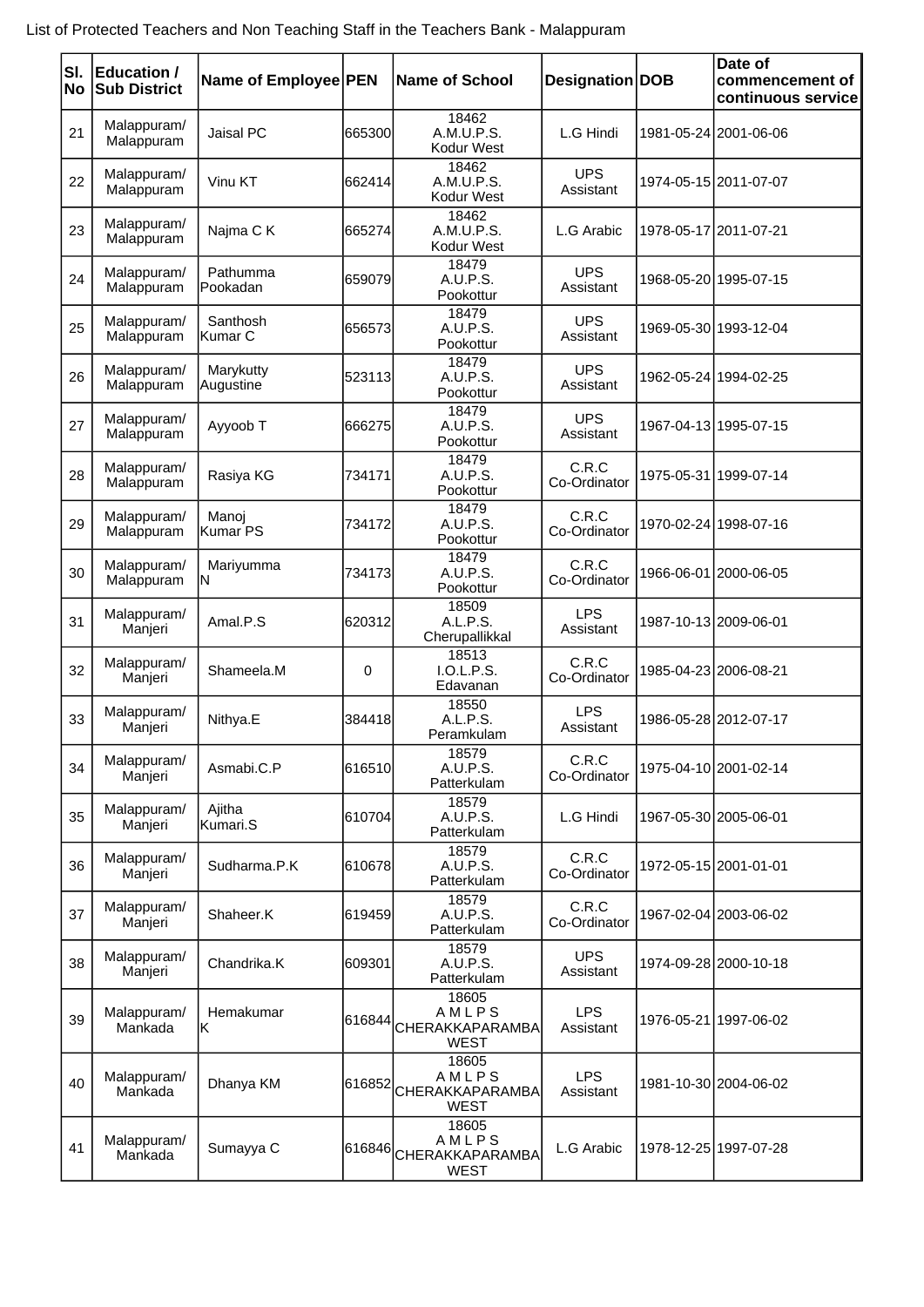| SI.<br>No | <b>Education /</b><br><b>Sub District</b>       | Name of Employee PEN     |        | <b>Name of School</b>                                    | Designation DOB                        | Date of<br>commencement of<br>continuous service |
|-----------|-------------------------------------------------|--------------------------|--------|----------------------------------------------------------|----------------------------------------|--------------------------------------------------|
| 42        | Malappuram/<br>Mankada                          | Jasmin<br>Pari           |        | 18605<br>AMLPS<br>616854 CHERAKKAPARAMBA<br><b>WEST</b>  | <b>LPS</b><br>Assistant                | 1983-05-12 2005-08-13                            |
| 43        | Malappuram/<br>Mankada                          | Zainudheen<br>Zacharaiah | 652670 | 18613<br>ALPS<br>Kolathur                                | L.G Arabic                             | 1979-11-02 2007-06-04                            |
| 44        | Malappuram/<br>Mankada                          | Sindhu<br>Padiyan        | 665402 | 18619<br>MAALP<br>S<br>Makkarapparamba                   | <b>LPS</b><br>Assistant                | 1974-02-07 1994-08-31                            |
| 45        | Malappuram/<br>Mankada                          | Radhika EP               | 741034 | 18619<br>MAALP<br>S<br>Makkarapparamba                   | <b>LPS</b><br>Assistant                | 1975-10-27 1996-06-03                            |
| 46        | Malappuram/<br>Mankada                          | Rafeeq PK                | 646184 | 18630<br>ALPS<br>Pang West                               | L.G Arabic                             | 1975-04-18 1997-06-02                            |
| 47        | Malappuram/<br>Mankada                          | Sathi TK                 | 662023 | 18665<br>AEMAU<br>P S<br>Moorkanad                       | <b>UPS</b><br>Assistant                | 1972-05-27 2002-06-28                            |
| 48        | Malappuram/<br>Mankada                          | Hamza KT                 | 662007 | 18665<br>AEMAU<br>P S<br>Moorkanad                       | C.R.C<br>Co-Ordinator                  | 1980-01-03 2004-09-15                            |
| 49        | Malappuram/<br>Mankada                          | Zeenathunnissa<br>PC     | 667366 | 18669<br>MAMUP<br>S Vellila                              | L.G Hindi                              | 1971-05-30 1995-06-05                            |
| 50        | Malappuram/<br>Perinthalmanna                   | Radha T                  | 659127 | 18704<br><b>ALPS</b><br>Anamangad                        | <b>LPS</b><br>Assistant                | 1967-04-10 1988-06-23                            |
| 51        | Malappuram/<br>Perinthalmanna                   | Anitha K                 | 478585 | 18709<br><b>AMLPS</b><br>Cherukara                       | <b>LPS</b><br>Assistant                | 1979-11-11 2003-01-15                            |
| 52        | Malappuram/<br>Perinthalmanna                   | Rasiya C                 | 657462 | 18710<br><b>AMLPS</b><br>Edakkal                         | L.G Arabic                             | 1973-05-30 1995-06-05                            |
| 53        | Malappuram/<br>Perinthalmanna                   | Sreelatha.K.M            | 571085 | 18744<br><b>AUPS</b><br>Arakkuparamba                    | Sewing<br>Teacher<br>(U.P)             | 1971-05-02 1995-06-05                            |
| 54        | Malappuram/<br>Perinthalmanna                   | Padmaja.M                | 478990 | 18750<br><b>VRUPS</b><br>Muthukurissi                    | L.G Hindi                              | 1967-05-31 1994-07-04                            |
| 55        | Malappuram/<br>Perinthalmanna                   | Arun.T.N                 | 479329 | 18753<br><b>KMMUPS</b><br>Perinthalmanna<br>South        | L.G<br>Sanskrit                        | 1981-05-10 2008-06-02                            |
| 56        | Malappuram/<br>Perinthalmanna                   | Abdul<br>Jaleel.M.K      | 477950 | 18753<br><b>KMMUPS</b><br>Perinthalmanna<br>South        | L.G Urdu                               | 1973-05-20 2004-06-02                            |
| 57        | Thirurangadi/<br>ParappanangadiHameed           | Shahul                   | 734304 | 18802<br><b>SCHOOL FOR</b><br>THE DEAF<br>PARAPPANANGADI | <b>UPS</b><br>Assistant                | 1979-05-12 2008-06-02                            |
| 58        | Thirurangadi/<br>Parappanangadi <sub>T.P.</sub> | Sreelatha                | 345991 | 19006<br>S. N. M.<br>H. S. S.<br>Parappanangadi          | Music<br>Teacher<br>(H.S –<br>Package) | 1970-02-20 1994-11-03                            |
| 59        | Tirur/<br>Kuttippuram                           | Shamsad V                | 498422 | 19023<br>MSMHS<br>S<br>Kallingalparamba                  | H.S.A<br>(Hindi)                       | 1976-05-31 2004-06-02                            |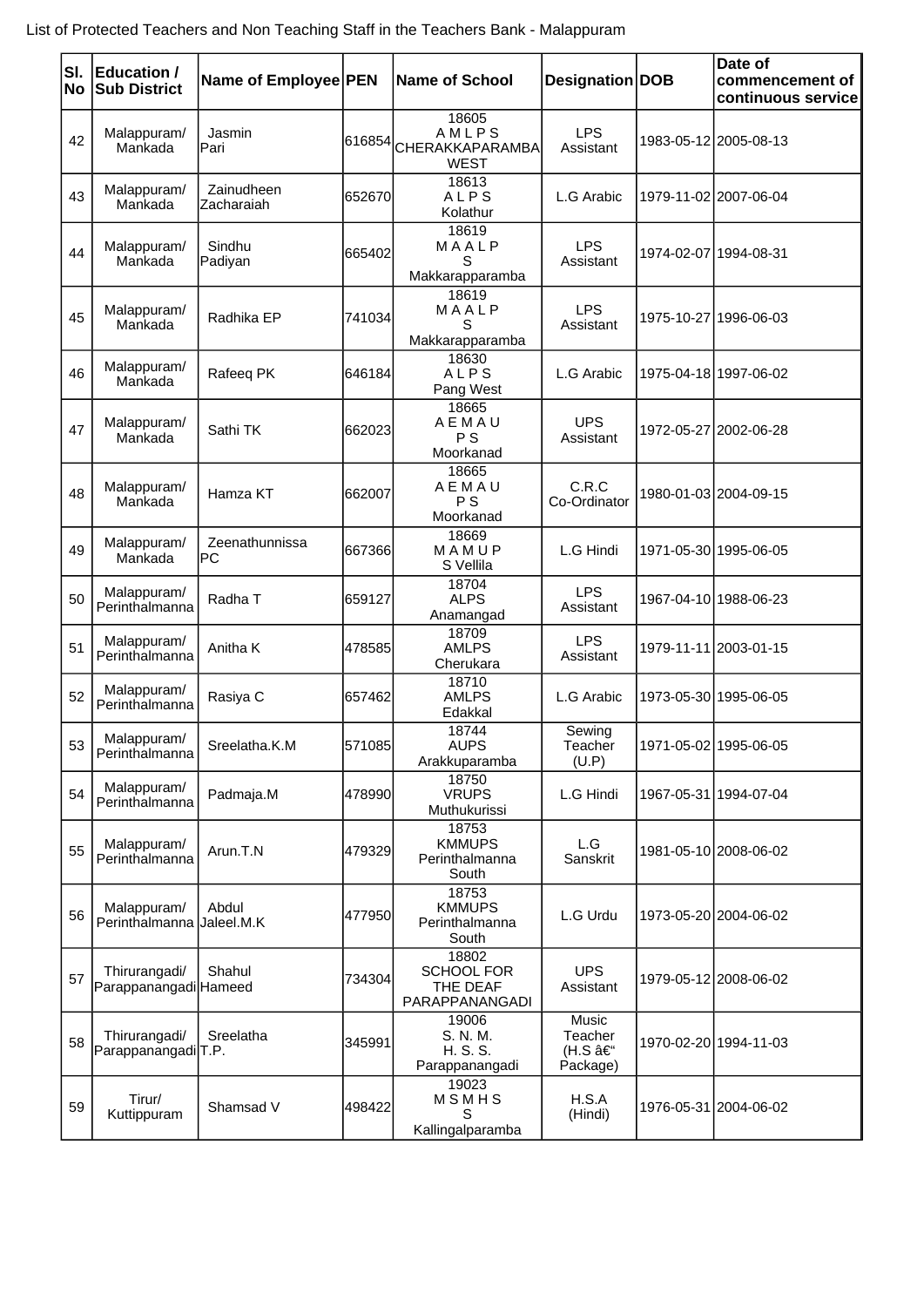| SI.<br><b>No</b> | Education /<br><b>Sub District</b> | Name of Employee PEN |        | Name of School                                | Designation   DOB    | Date of<br>commencement of<br>continuous service |
|------------------|------------------------------------|----------------------|--------|-----------------------------------------------|----------------------|--------------------------------------------------|
| 60               | Thirurangadi/<br>Tanur             | Sheeja K.            | 394476 | 19029<br>C. P. P.<br>H. M. H.<br>S. Ozhur     | H.S.A<br>(Maths)     | 1966-01-27 2000-07-15                            |
| 61               | Thirurangadi/<br>Tanur             | Koya K.              | 389421 | 19029<br>C. P. P.<br>H. M. H.<br>S. Ozhur     | H.S.A<br>(Hindi)     | 1970-05-20 1996-06-17                            |
| 62               | Thirurangadi/<br>Tanur             | Bindhu<br>P.V.       | 394480 | 19029<br>C. P. P.<br>H. M. H.<br>S. Ozhur     | H.S.A<br>(Maths)     | 1975-05-18 2001-08-21                            |
| 63               | Thirurangadi/<br>Tanur             | Subash P.            | 394625 | 19029<br>C. P. P.<br>H. M. H.<br>S. Ozhur     | H.S.A<br>(Maths)     | 1975-09-02 2001-06-06                            |
| 64               | Thirurangadi/<br>Tanur             | Sosan<br>Mathew      | 389663 | 19029<br>C. P. P.<br>H. M. H.<br>S. Ozhur     | H.S.A<br>(SS)        | 1968-05-24 2000-08-04                            |
| 65               | Thirurangadi/<br>Tanur             | Vahida<br>C.K.       | 382551 | 19029<br>C. P. P.<br>H. M. H.<br>S. Ozhur     | H.S.A<br>(SS)        | 1972-11-19 1999-07-15                            |
| 66               | Thirurangadi/<br>Tanur             | Manoj<br>Kumar A.K.  | 389813 | 19029<br>C. P. P.<br>H. M. H.<br>S. Ozhur     | H.S.A<br>(SS)        | 1973-01-20 2001-07-16                            |
| 67               | Thirurangadi/<br>Tanur             | Kahab K.             | 774451 | 19029<br>C. P. P.<br>H. M. H.<br>S. Ozhur     | H.S.A<br>(Arabic)    | 1981-03-02 2012-01-10                            |
| 68               | Thirurangadi/<br>Tanur             | Lekha V.             | 392604 | 19029<br>C. P. P.<br>H. M. H.<br>S. Ozhur     | H.S.A<br>(P.S)       | 1974-05-06 1999-07-15                            |
| 69               | Thirurangadi/<br>Tanur             | Sylaja K.            | 389594 | 19029<br>C. P. P.<br>H. M. H.<br>S. Ozhur     | H.S.A<br>(Hindi)     | 1969-05-01 1999-06-01                            |
| 70               | Thirurangadi/<br>Tanur             | Asmabi P.            | 390656 | 19029<br>C. P. P.<br>H. M. H.<br>S. Ozhur     | H.S.A<br>(Malayalam) | 1975-05-23 2001-07-23                            |
| 71               | Thirurangadi/<br>Tanur             | Vijayakumari         | 390647 | 19029<br>C. P. P.<br>H. M. H.<br>S. Ozhur     | H.S.A<br>(SS)        | 1971-05-25 2001-07-16                            |
| 72               | Thirurangadi/<br>Tanur             | Varghese<br>John     | 394464 | 19029<br>C. P. P.<br>H. M. H.<br>S. Ozhur     | H.S.A<br>(NS)        | 1971-05-22 2001-07-16                            |
| 73               | Thirurangadi/<br>Tanur             | Ajitha<br>M.T.       | 779318 | 19029<br>C. P. P.<br>H. M. H.<br>S. Ozhur     | H.S.A<br>(Hindi)     | 1964-05-31 2001-06-06                            |
| 74               | Thirurangadi/<br>Tanur             | Jessy<br>George      | 346225 | 19030<br>S. S. M.<br>H. S. S.<br>Theyyalingal | H.S.A<br>(Maths)     | 1974-02-01 2001-06-13                            |
| 75               | Thirurangadi/<br>Tanur             | Rekha K.R.           | 346230 | 19030<br>S. S. M.<br>H. S. S.<br>Theyyalingal | H.S.A<br>(Maths)     | 1978-05-03 2001-06-07                            |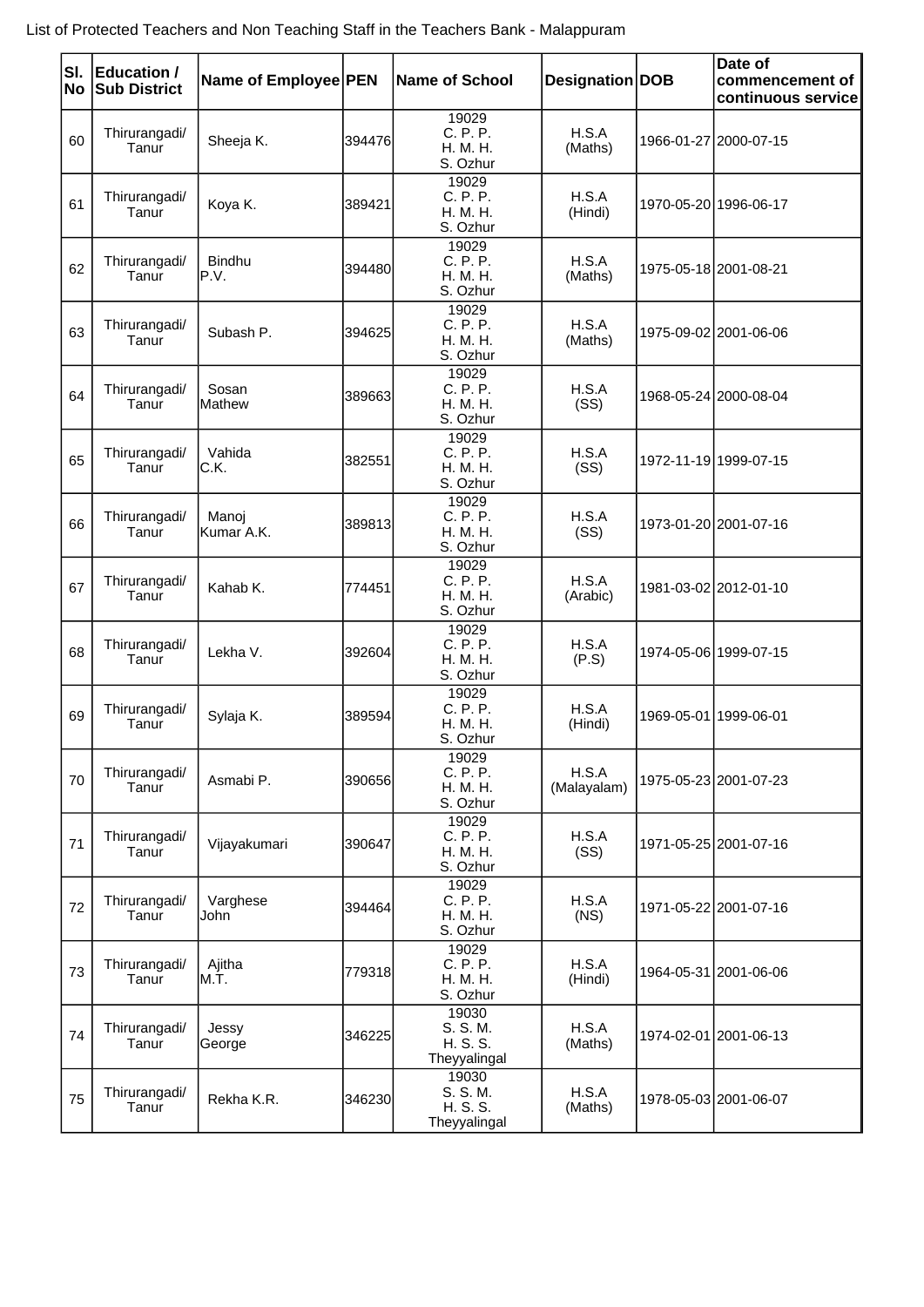| SI.<br><b>No</b> | Education /<br><b>Sub District</b> | Name of Employee PEN |        | Name of School                                | Designation DOB         | Date of<br>commencement of<br>continuous service |
|------------------|------------------------------------|----------------------|--------|-----------------------------------------------|-------------------------|--------------------------------------------------|
| 76               | Thirurangadi/<br>Tanur             | Yasmin<br>V.P.       | 346262 | 19030<br>S. S. M.<br>H. S. S.<br>Theyyalingal | H.S.A<br>(NS)           | 1967-04-15 2001-07-16                            |
| 77               | Thirurangadi/<br>Tanur             | Sobha T.             | 381683 | 19030<br>S. S. M.<br>H. S. S.<br>Theyyalingal | H.S.A<br>(Malayalam)    | 1969-05-20 2002-06-05                            |
| 78               | Thirurangadi/<br>Tanur             | Priya P.P.           | 346264 | 19030<br>S. S. M.<br>H. S. S.<br>Theyyalingal | H.S.A<br>(Maths)        | 1976-05-30 2001-07-16                            |
| 79               | Thirurangadi/<br>Tanur             | Shiji K.P.           | 346273 | 19030<br>S. S. M.<br>H. S. S.<br>Theyyalingal | H.S.A<br>(Maths)        | 1977-05-26 2002-06-05                            |
| 80               | Thirurangadi/<br>Tanur             | Minnath M.           | 345837 | 19030<br>S. S. M.<br>H. S. S.<br>Theyyalingal | H.S.A<br>(SS)           | 1970-02-28 2002-07-15                            |
| 81               | Tirur/<br>Kuttippuram              | Anzar K.T            | 344162 | 19035<br>V. H. S.<br>S.<br>Valanchery         | H.S.A<br>(Arabic)       | 1980-01-31 2004-07-23                            |
| 82               | Tirur/<br>Kuttippuram              | Shihabudheen<br>P    | 344271 | 19035<br>V. H. S.<br>S.<br>Valanchery         | H.S.A<br>(Arabic)       | 1980-05-17 2004-06-02                            |
| 83               | Tirur/<br>Kuttippuram              | Shyju C              | 643588 | 19035<br>V. H. S.<br>S.<br>Valanchery         | H.S.A<br>(Malayalam)    | 1975-05-30 2009-06-01                            |
| 84               | Tirur/<br>Kuttippuram              | Anitha T.K           | 642459 | 19035<br>V. H. S.<br>S.<br>Valanchery         | H.S.A<br>(Hindi)        | 1970-05-02 2009-06-01                            |
| 85               | Tirur/<br>Kuttippuram              | Sunil<br>Kumar M     | 344014 | 19035<br>V. H. S.<br>S.<br>Valanchery         | H.S.A<br>(Maths)        | 1975-02-01 1999-07-15                            |
| 86               | Tirur/<br>Kuttippuram              | Deepa R.A            | 344239 | 19035<br>V. H. S.<br>S.<br>Valanchery         | H.S.A<br>(P.S)          | 1977-03-07 1999-07-22                            |
| 87               | Tirur/<br>Kuttippuram              | Shaiba T             | 343963 | 19035<br>V. H. S.<br>S.<br>Valanchery         | H.S.A<br>(Maths)        | 1974-03-11 1999-06-01                            |
| 88               | Tirur/<br>Kuttippuram              | Sreeja A             | 344546 | 19035<br>V. H. S.<br>S.<br>Valanchery         | H.S.A<br>(Hindi)        | 1975-02-19 2007-06-04                            |
| 89               | Tirur/<br>Kuttippuram              | Bineesh<br>V.K       | 344230 | 19035<br>V. H. S.<br>S.<br>Valanchery         | <b>UPS</b><br>Assistant | 1978-03-02 2003-07-02                            |
| 90               | Tirur/<br>Kuttippuram              | Haridas<br>T.G       | 344266 | 19035<br>V. H. S.<br>S.<br>Valanchery         | <b>UPS</b><br>Assistant | 1967-05-25 2003-06-02                            |
| 91               | Tirur/<br>Kuttippuram              | Rafiya K             | 344246 | 19035<br>V. H. S.<br>S.<br>Valanchery         | L.G Arabic              | 1981-05-25 2000-06-05                            |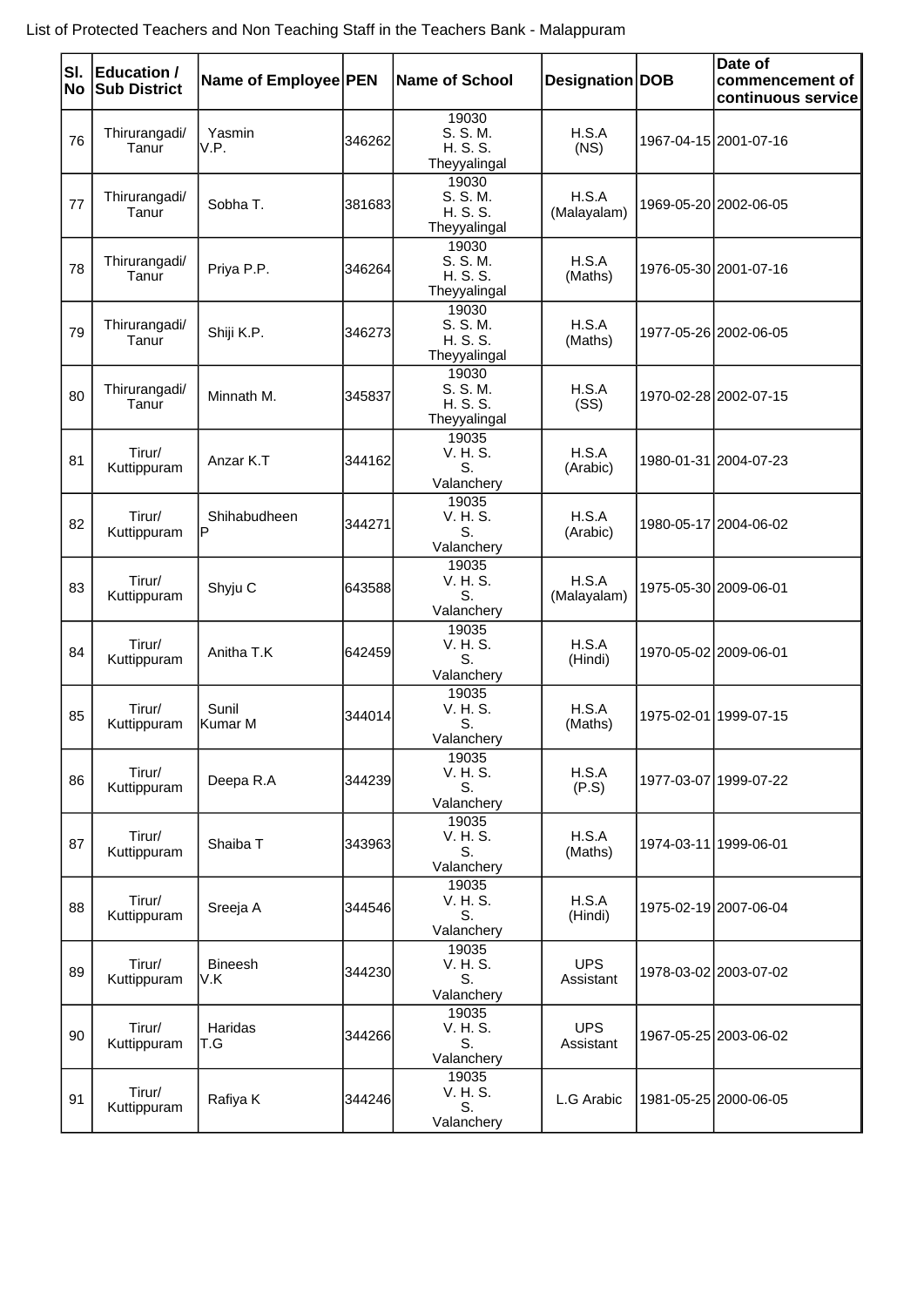| SI.<br>No | <b>Education /</b><br><b>Sub District</b> | Name of Employee PEN       |        | <b>Name of School</b>                          | Designation DOB                           | Date of<br>commencement of<br>continuous service |
|-----------|-------------------------------------------|----------------------------|--------|------------------------------------------------|-------------------------------------------|--------------------------------------------------|
| 92        | Tirur/<br>Kuttippuram                     | Saritha V                  | 261527 | 19037<br>B. H. S.<br>S.<br>Mavandiyur          | H.S.A<br>(Hindi)                          | 1978-05-28 2006-06-05                            |
| 93        | Tirur/<br>Kuttippuram                     | Mini K                     | 261514 | 19037<br>B. H. S.<br>S.<br>Mavandiyur          | H.S.A<br>(Hindi)                          | 1971-05-26 2004-07-14                            |
| 94        | Tirur/<br>Ponnani                         | Krishna<br>Kumari C        | 345434 | 19046<br>P. G. H.<br>S. Ponnani                | H.S.A<br>(SS)                             | 1968-05-13 2002-06-05                            |
| 95        | Tirur/<br>Ponnani                         | Bharathi<br>Devi K.M       | 345388 | 19046<br>P. G. H.<br>S. Ponnani                | H.S.A<br>(NS)                             | 1963-01-21 1994-07-15                            |
| 96        | Tirur/<br>Ponnani                         | Shaniba U                  | 662590 | 19046<br>P. G. H.<br>S. Ponnani                | H.S.A<br>(P.S)                            | 1981-05-27 2008-06-02                            |
| 97        | Tirur/<br>Ponnani                         | Nisreen<br>Abdul<br>Kader  | 345425 | 19046<br>P. G. H.<br>S. Ponnani                | H.S.A<br>(English)                        | 1981-09-02 2005-06-20                            |
| 98        | Tirur/<br>Ponnani                         | Ajith<br>krishnan<br>K.N   | 345393 | 19046<br>P. G. H.<br>S. Ponnani                | H.S.A<br>(English)                        | 1979-05-28 2005-03-21                            |
| 99        | Tirur/<br>Ponnani                         | Sandhya N                  | 345451 | 19046<br>P. G. H.<br>S. Ponnani                | H.S.A<br>(Maths)                          | 1971-04-21 1997-08-22                            |
| 100       | Tirur/<br>Ponnani                         | Rajesh K.V                 | 345479 | 19046<br>P. G. H.<br>S. Ponnani                | H.S.A<br>(Maths)                          | 1971-05-03 1995-01-25                            |
| 101       | Tirur/<br>Ponnani                         | Sumanda<br>Devi M.G        | 662582 | 19046<br>P. G. H.<br>S. Ponnani                | H.S.A<br>(Maths)                          | 1970-12-08 1999-07-19                            |
| 102       | Tirur/<br>Ponnani                         | Seetha<br>Devi M.P         | 345418 | 19046<br>P. G. H.<br>S. Ponnani                | H.S.A<br>(Malayalam)                      | 1975-04-30 2006-06-05                            |
| 103       | Tirur/<br>Ponnani                         | Jaya V                     | 345472 | 19046<br>P. G. H.<br>S. Ponnani                | H.S.A<br>(Hindi)                          | 1974-02-28 1998-06-01                            |
| 104       | Tirur/<br>Ponnani                         | Mohammed<br>Shabeer<br>V.K | 441299 | 19048<br>M. I. H.<br>S. S.<br>Ponnani          | Physical<br>Education<br>Teacher<br>(U.P) | 1983-05-05 2008-06-02                            |
| 105       | Tirur/<br>Ponnani                         | Sabna Asmi<br>ΙA           | 692674 | 19048<br>M. I. H.<br>S. S.<br>Ponnani          | L.G Hindi                                 | 1979-03-03 2010-06-01                            |
| 106       | Tirur/<br>Edappal                         | Abdulla P                  | 656866 | 19051<br>D. H. O.<br>H. S. S.<br>Pookkarathara | H.S.A<br>(Malayalam)                      | 1978-11-20 2011-06-01                            |
| 107       | Tirur/<br>Ponnani                         | Ajitha M.S                 | 382468 | 19053<br>Vannery H.<br>S.<br>Perumpadappa      | H.S.A<br>(Malayalam)                      | 1971-03-09 1995-08-30                            |
| 108       | Tirur/<br>Ponnani                         | Salim A                    | 382731 | 19053<br>Vannery H.<br>S.<br>Perumpadappa      | Physical<br>Education<br>Teacher<br>(H.S) | 1966-05-01 1989-06-01                            |
| 109       | Tirur/<br>Ponnani                         | Jasseentha<br>C.j          | 388485 | 19053<br>Vannery H.<br>S.<br>Perumpadappa      | <b>UPS</b><br>Assistant                   | 1969-05-31 1993-07-15                            |
| 110       | Tirur/<br>Ponnani                         | Jayanthi K                 | 388643 | 19053<br>Vannery H.<br>S.<br>Perumpadappa      | <b>UPS</b><br>Assistant                   | 1962-05-30 1993-07-15                            |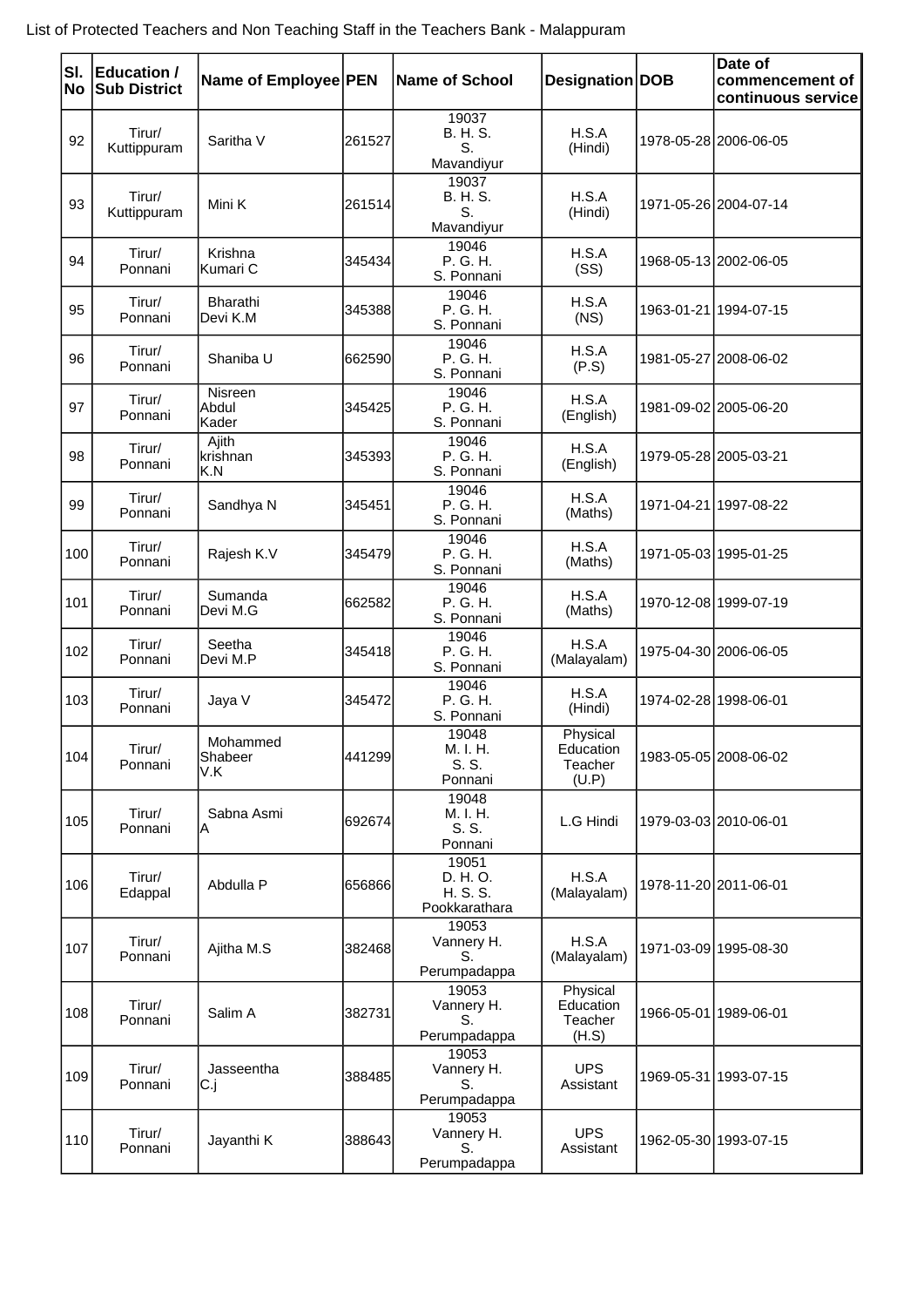| SI.<br><b>No</b> | Education /<br><b>Sub District</b> | Name of Employee PEN         |        | <b>Name of School</b>                     | Designation   DOB       | Date of<br>commencement of<br>continuous service |
|------------------|------------------------------------|------------------------------|--------|-------------------------------------------|-------------------------|--------------------------------------------------|
| 111              | Tirur/<br>Ponnani                  | Viji P<br>Simon              | 383000 | 19053<br>Vannery H.<br>S.<br>Perumpadappa | <b>UPS</b><br>Assistant | 1969-05-30 1993-06-07                            |
| 112              | Tirur/<br>Ponnani                  | Rajimole<br>M.R              | 691315 | 19053<br>Vannery H.<br>S.<br>Perumpadappa | C.R.C<br>Co-Ordinator   | 1974-02-15 2001-06-11                            |
| 113              | Tirur/<br>Ponnani                  | Jeeja N.G                    | 388143 | 19053<br>Vannery H.<br>S.<br>Perumpadappa | <b>UPS</b><br>Assistant | 1967-05-09 1993-06-07                            |
| 114              | Tirur/<br>Ponnani                  | Beena P.V                    | 388343 | 19053<br>Vannery H.<br>S.<br>Perumpadappa | <b>UPS</b><br>Assistant | 1969-05-26 1993-07-15                            |
| 115              | Tirur/<br>Kuttippuram              | Jose T.A                     | 342825 | 19060<br>Z. M. H.<br>S.<br>Poolamangalam  | H.S.A<br>(SS)           | 1972-04-02 1995-06-21                            |
| 116              | Tirur/<br>Kuttippuram              | Sajeev<br>Kumar M            | 342824 | 19060<br>Z. M. H.<br>S.<br>Poolamangalam  | H.S.A<br>(SS)           | 1963-05-23 1995-07-17                            |
| 117              | Tirur/<br>Kuttippuram              | Abdussalam<br>Alasampattil   | 342876 | 19060<br>Z. M. H.<br>S.<br>Poolamangalam  | H.S.A<br>(SS)           | 1972-05-15 1996-07-26                            |
| 118              | Tirur/<br>Kuttippuram              | Abdul<br>Azeez C.K           | 342933 | 19060<br>Z. M. H.<br>S.<br>Poolamangalam  | H.S.A<br>(SS)           | 1969-05-25 1997-07-15                            |
| 119              | Tirur/<br>Kuttippuram              | Vias Bhat<br>C               | 342821 | 19060<br>Z. M. H.<br>S.<br>Poolamangalam  | H.S.A<br>(SS)           | 1970-05-30 1995-06-05                            |
| 120              | Tirur/<br>Kuttippuram              | Vinod V                      | 343007 | 19060<br>Z. M. H.<br>S.<br>Poolamangalam  | H.S.A<br>(P.S)          | 1972-05-30 1999-06-01                            |
| 121              | Tirur/<br>Kuttippuram              | Saritha <sub>S</sub><br>Nair | 343009 | 19060<br>Z. M. H.<br>S.<br>Poolamangalam  | H.S.A<br>(P.S)          | 1972-01-18 2001-06-07                            |
| 122              | Tirur/<br>Kuttippuram              | Pushpalatha<br>V.R           | 343013 | 19060<br>Z. M. H.<br>S.<br>Poolamangalam  | H.S.A<br>(NS)           | 1968-05-31 1994-07-15                            |
| 123              | Tirur/<br>Kuttippuram              | Thesli M.M                   | 343014 | 19060<br>Z. M. H.<br>S.<br>Poolamangalam  | H.S.A<br>(NS)           | 1982-04-30 2004-08-09                            |
| 124              | Tirur/<br>Kuttippuram              | George A.J                   | 343071 | 19060<br>Z. M. H.<br>S.<br>Poolamangalam  | H.S.A<br>(Maths)        | 1963-05-30 1995-03-30                            |
| 125              | Tirur/<br>Kuttippuram              | Girish P                     | 343085 | 19060<br>Z. M. H.<br>S.<br>Poolamangalam  | H.S.A<br>(Maths)        | 1966-05-31 1995-06-05                            |
| 126              | Tirur/<br>Kuttippuram              | Abida A                      | 343084 | 19060<br>Z. M. H.<br>S.<br>Poolamangalam  | H.S.A<br>(Maths)        | 1970-05-10 1998-07-15                            |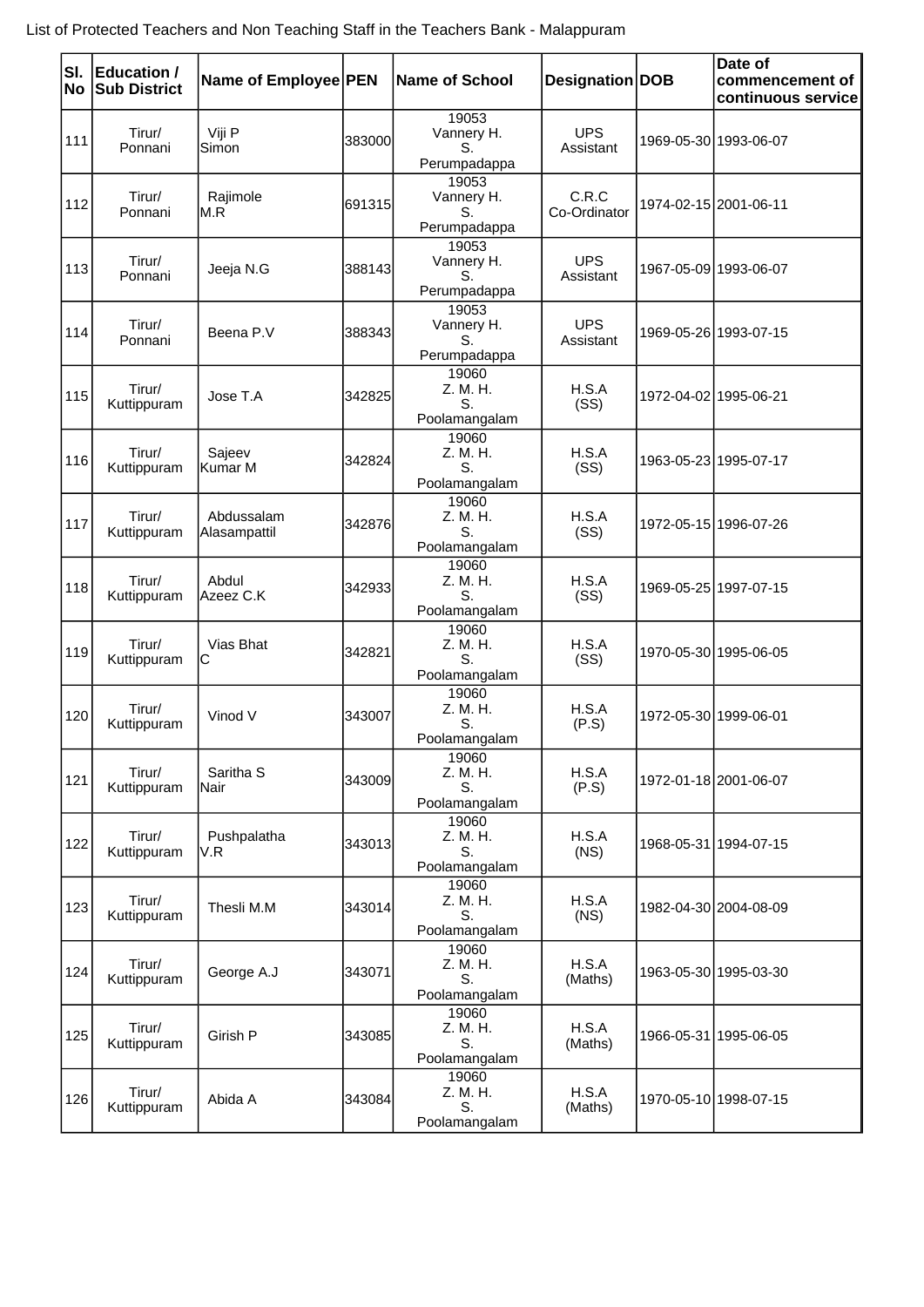| SI.<br><b>No</b> | Education /<br><b>Sub District</b> | Name of Employee PEN     |        | Name of School                            | Designation DOB                  | Date of<br>commencement of<br>continuous service |
|------------------|------------------------------------|--------------------------|--------|-------------------------------------------|----------------------------------|--------------------------------------------------|
| 127              | Tirur/<br>Kuttippuram              | Jeeja p.R                | 343482 | 19060<br>Z. M. H.<br>S.<br>Poolamangalam  | H.S.A<br>(Maths)                 | 1977-05-30 2000-06-05                            |
| 128              | Tirur/<br>Kuttippuram              | Ranjini<br>M.P           | 343495 | 19060<br>Z. M. H.<br>S.<br>Poolamangalam  | H.S.A<br>(Maths)                 | 1974-04-29 2002-01-14                            |
| 129              | Tirur/<br>Kuttippuram              | Praveen<br>Varma M.K     | 343453 | 19060<br>Z. M. H.<br>S.<br>Poolamangalam  | H.S.A<br>(Malayalam)             | 1968-05-30 1995-06-05                            |
| 130              | Tirur/<br>Kuttippuram              | Priyesh<br>K.K           | 343276 | 19060<br>Z. M. H.<br>S.<br>Poolamangalam  | H.S.A<br>(Malayalam)             | 1974-05-30 1998-07-27                            |
| 131              | Tirur/<br>Kuttippuram              | Reeja V.P                | 343440 | 19060<br>Z. M. H.<br>S.<br>Poolamangalam  | H.S.A<br>(Malayalam)             | 1974-05-23 2000-06-05                            |
| 132              | Tirur/<br>Kuttippuram              | Reena K.T                | 343403 | 19060<br>Z. M. H.<br>S.<br>Poolamangalam  | Sewing<br>Teacher<br>(H.S)       | 1965-03-03 1992-06-01                            |
| 133              | Tirur/<br>Kuttippuram              | Jalaja C.D               | 343323 | 19060<br>Z. M. H.<br>S.<br>Poolamangalam  | <b>Music</b><br>Teacher<br>(H.S) | 1966-05-21 1993-06-07                            |
| 134              | Tirur/<br>Kuttippuram              | Mini R                   | 343294 | 19060<br>Z. M. H.<br>S.<br>Poolamangalam  | H.S.A<br>(Malayalam)             | 1970-04-06 1995-06-05                            |
| 135              | Thirurangadi/<br>Vengara           | Arun Kumar<br>K.N        | 439527 | 19061<br><b>KMHSS</b><br>Kuttor<br>North  | FT Menial                        | 1980-05-18 2013-08-26                            |
| 136              | Thirurangadi/<br>ParappanangadiK.  | Vidyasagaran             | 363495 | 19068<br>C. B. H.<br>S. S.<br>Vallikkunnu | H.S.A<br>(Malayalam)             | 1961-10-18 1994-01-07                            |
| 137              | Tirur/<br>Kuttippuram              | Sumayya<br>Thoroparambil | 344179 | 19084<br>Girls' H.<br>S.<br>Valanchery    | H.S.A<br>(NS)                    | 1980-05-27 2004-07-15                            |
| 138              | Tirur/<br>Kuttippuram              | Sobha K                  | 654874 | 19084<br>Girls' H.<br>S.<br>Valanchery    | H.S.A<br>(SS)                    | 1971-06-22 1999-06-01                            |
| 139              | Tirur/<br>Kuttippuram              | <b>Binzi N</b><br>Chandy | 344112 | 19084<br>Girls' H.<br>S.<br>Valanchery    | H.S.A<br>(Maths)                 | 1977-05-30 1999-07-15                            |
| 140              | Tirur/<br>Kuttippuram              | Suriya<br>Vrindha<br>S.N | 343962 | 19084<br>Girls' H.<br>S.<br>Valanchery    | H.S.A<br>(Maths)                 | 1976-04-26 1999-07-19                            |
| 141              | Tirur/<br>Kuttippuram              | Sajeesh<br>M.R           | 344310 | 19084<br>Girls' H.<br>S.<br>Valanchery    | H.S.A<br>(P.S)                   | 1973-05-22 2000-07-31                            |
| 142              | Tirur/<br>Kuttippuram              | Premalatha<br>U.V        | 343937 | 19084<br>Girls' H.<br>S.<br>Valanchery    | H.S.A<br>(P.S)                   | 1968-11-14 2001-06-06                            |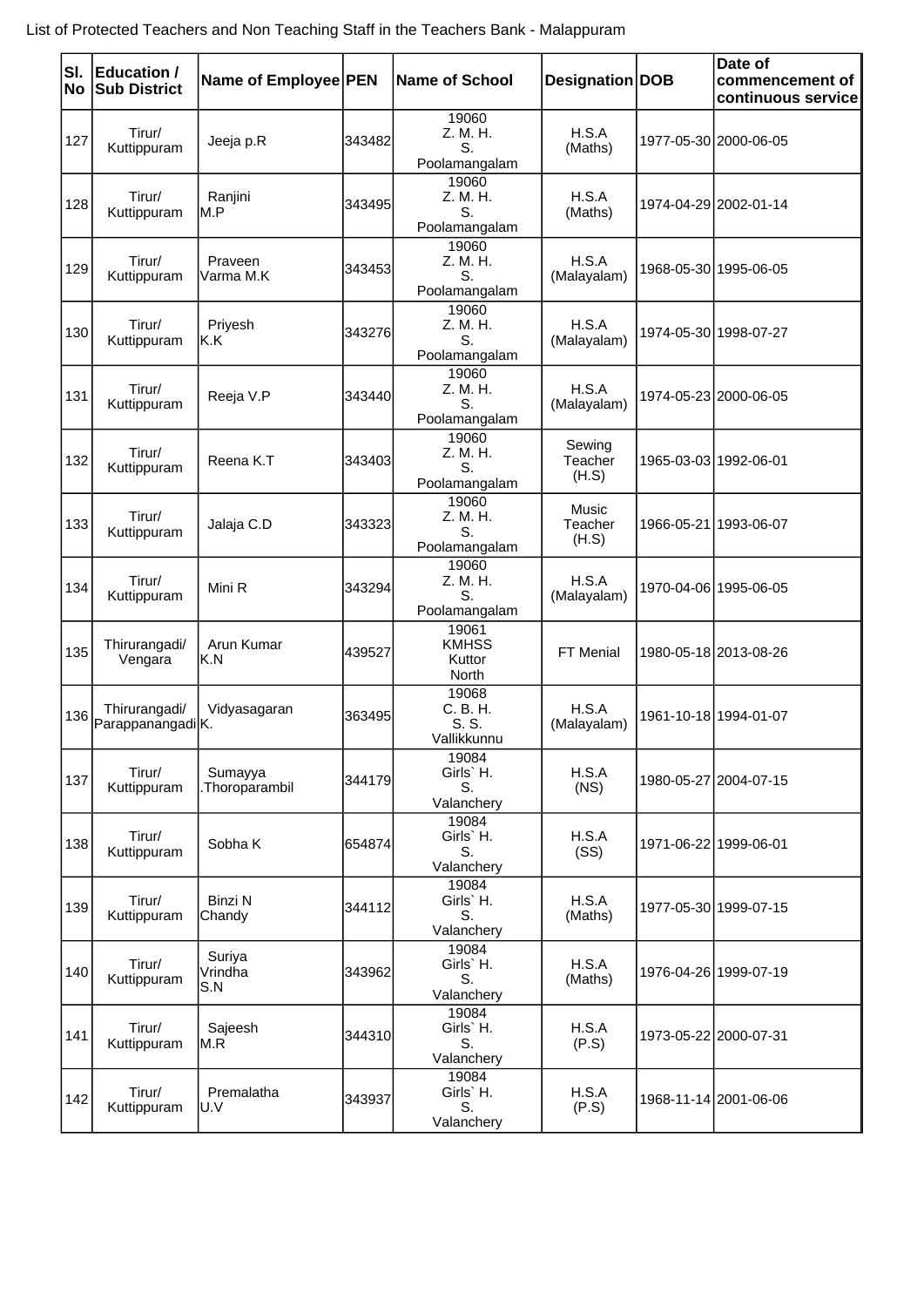| SI.<br>No | <b>Education /</b><br><b>Sub District</b> | Name of Employee PEN |        | <b>Name of School</b>                            | Designation DOB                          | Date of<br>commencement of<br>continuous service |
|-----------|-------------------------------------------|----------------------|--------|--------------------------------------------------|------------------------------------------|--------------------------------------------------|
| 143       | Tirur/<br>Kuttippuram                     | Haseena M            | 642530 | 19084<br>Girls' H.<br>S.<br>Valanchery           | H.S.A<br>(Maths)                         | 1972-05-30 2000-06-05                            |
| 144       | Tirur/<br>Kuttippuram                     | Abdul<br>Gafoor N    | 715611 | 19084<br>Girls' H.<br>S.<br>Valanchery           | Drawing<br>Teacher<br>(U.P –<br>Package) | 1970-04-15 2001-06-06                            |
| 145       | Tirur/<br>Edappal                         | Smitha.V.S           | 657839 | 19224<br>A. M. L.<br>P. S.<br>Maniyur            | <b>LPS</b><br>Assistant                  | 1980-04-21 2004-06-02                            |
| 146       | Tirur/<br>Edappal                         | Siny.C.C             | 657841 | 19224<br>A. M. L.<br>P. S.<br>Maniyur            | <b>LPS</b><br>Assistant                  | 1978-05-24 2006-06-05                            |
| 147       | Tirur/<br>Edappal                         | Omana.C.C            | 655177 | 19234<br>A. M. L.<br>P. S.<br>Panthavur          | <b>LPS</b><br>Assistant                  | 1966-05-20 1987-06-08                            |
| 148       | Tirur/<br>Edappal                         | Jaleena.A            | 666242 | 19234<br>A. M. L.<br>P. S.<br>Panthavur          | <b>LPS</b><br>Assistant                  | 1970-01-14 1996-06-03                            |
| 149       | Tirur/<br>Edappal                         | Lalimol.C.T          | 658377 | 19241<br>A. J. B.<br>S.<br>Udinikkara            | <b>LPS</b><br>Assistant                  | 1978-11-09 2006-06-05                            |
| 150       | Tirur/<br>Edappal                         | Priya.V.K            | 735170 | 19245<br>S. V. J.<br><b>B.S.</b><br>Kuttippala   | C.R.C<br>Co-Ordinator                    | 1975-01-02 2001-06-06                            |
| 151       | Tirur/<br>Edappal                         | Amrutha K<br>lR.     | 686491 | 19248<br>K. V. U.<br>P. S.<br>Kakkidippuram      | L.G Hindi                                | 1989-05-30 2007-06-04                            |
| 152       | Tirur/<br>Edappal                         | Najma P              | 735224 | 19248<br>K. V. U.<br>P. S.<br>Kakkidippuram      | C.R.C<br>Co-Ordinator                    | 1981-01-03 2003-06-30                            |
| 153       | Tirur/<br>Edappal                         | Sajeev P G           | 666814 | 19256<br>M. A. M.<br>U. P. S.<br>Thavanur        | <b>UPS</b><br>Assistant                  | 1975-10-11 1998-10-23                            |
| 154       | Tirur/<br>Edappal                         | Rakhi.P              | 666819 | 19256<br>M. A. M.<br>U. P. S.<br>Thavanur        | <b>UPS</b><br>Assistant                  | 1978-02-28 2000-10-23                            |
| 155       | Tirur/<br>Edappal                         | Deepa.A.C            | 735225 | 19256<br>M. A. M.<br>U. P. S.<br>Thavanur        | <b>UPS</b><br>Assistant                  | 1977-03-02 2002-06-05                            |
| 156       | Tirur/<br>Edappal                         | Shyni.M.R            | 735227 | 19256<br>M. A. M.<br>U. P. S.<br>Thavanur        | C.R.C<br>Co-Ordinator                    | 1981-06-01 2004-07-24                            |
| 157       | Tirur/<br>Edappal                         | Noorjahan.P          | 735167 | 19259<br><b>B. T. M.</b><br>U. P. S.<br>Alankode | C.R.C<br>Co-Ordinator                    | 1971-05-24 2000-06-05                            |
| 158       | Tirur/<br>Edappal                         | Jalaja.P             | 659663 | 19262<br>A. U. P.<br>S.<br>Perumparamba          | <b>UPS</b><br>Assistant                  | 1981-12-21 2005-07-04                            |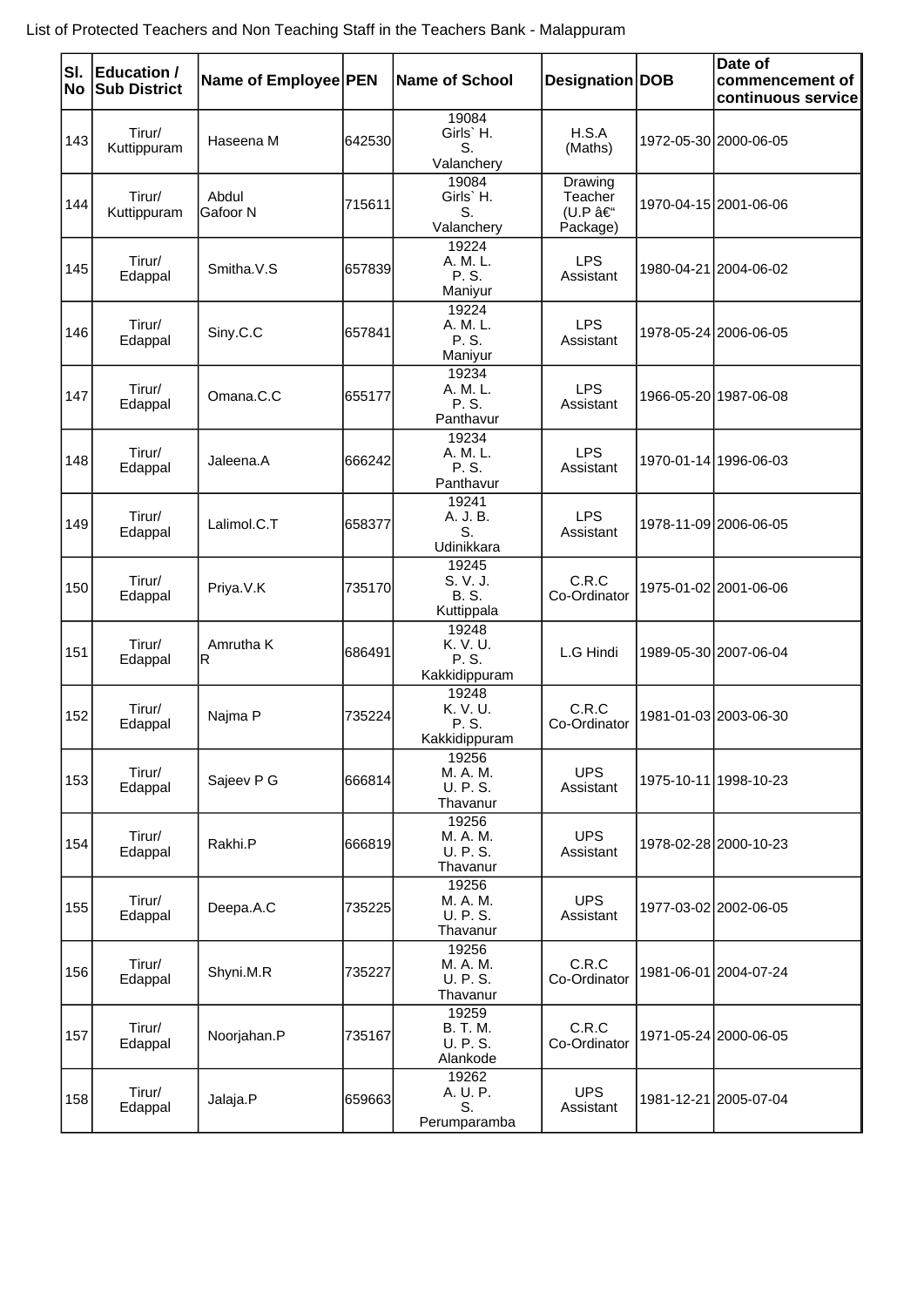| SI.<br>No | Education /<br><b>Sub District</b> | Name of Employee PEN |         | <b>Name of School</b>                            | Designation DOB         | Date of<br>commencement of<br>continuous service |
|-----------|------------------------------------|----------------------|---------|--------------------------------------------------|-------------------------|--------------------------------------------------|
| 159       | Tirur/<br>Edappal                  | Sunila.V.B           | 659466  | 19262<br>A. U. P.<br>S.<br>Perumparamba          | <b>UPS</b><br>Assistant | 1972-05-28 2006-06-05                            |
| 160       | Tirur/<br>Edappal                  | Nayana.C.Preman      | 659470  | 19262<br>A. U. P.<br>S.<br>Perumparamba          | <b>UPS</b><br>Assistant | 1982-09-12 2008-06-02                            |
| 161       | Tirur/<br>Edappal                  | Degidavid.T          | 688832  | 19262<br>A. U. P.<br>S.<br>Perumparamba          | <b>UPS</b><br>Assistant | 1982-02-01 2011-06-01                            |
| 162       | Tirur/<br>Edappal                  | Minimol.M            | 659554  | 19262<br>A. U. P.<br>S.<br>Perumparamba          | L.G Hindi               | 1974-11-24 2003-01-06                            |
| 163       | Tirur/<br>Edappal                  | Vargheese<br>KΚ      | 656290  | 19264<br>Vijaya A.<br>U. P. S.<br>Thuyyam        | <b>UPS</b><br>Assistant | 1965-05-21 1992-07-15                            |
| 164       | Tirur/<br>Kuttippuram              | Salma, C.P           | 715691  | 19307<br>C. M. A.<br>M. L. P.<br>S.<br>Chinakkal | C.R.C<br>Co-Ordinator   | 1973-08-16 1999-08-03                            |
| 165       | Tirur/<br>Kuttippuram              | Kitty<br>Narayanan   | 643061  | 19307<br>C. M. A.<br>M. L. P.<br>S.<br>Chinakkal | <b>LPS</b><br>Assistant | 1975-05-18 1993-07-28                            |
| 166       | Tirur/<br>Kuttippuram              | Soubida<br>Yogian    | 736048  | 19309<br>A. M. L.<br>P. S.<br>Edachalam          | C.R.C<br>Co-Ordinator   | 1971-05-04 2002-07-15                            |
| 167       | Tirur/<br>Kuttippuram              | Dhaneesh.P           | 659065  | 19325<br>A. M. L.<br>P. S.<br>Kizhumuri          | <b>LPS</b><br>Assistant | 1986-05-10 2005-12-07                            |
| 168       | Tirur/<br>Kuttippuram              | Khadeeja.K.P         | 605154  | 19356<br>A. L. P.<br>S.<br>Kuttippuram<br>South  | L.G Arabic              | 1963-06-10 1986-09-01                            |
| 169       | Tirur/<br>Kuttippuram              | Nisha.E.M            | 657873  | 19358<br>K. M. U.<br>P. S.<br>Edayur             | L.G Hindi               | 1978-05-04 2011-06-01                            |
| 170       | Tirur/<br>Kuttippuram              | C.P.Shaharban        | 657910  | 19358<br>K. M. U.<br>P. S.<br>Edayur             | <b>UPS</b><br>Assistant | 1981-07-03 2011-06-01                            |
| 171       | Tirur/<br>Kuttippuram              | Vineeth.O.P          | 659456  | 19369<br>A. M. U.<br>P. S.<br>Poolamangalam      | <b>UPS</b><br>Assistant | 1988-05-07 2009-06-01                            |
| 172       | Tirur/<br>Kuttippuram              | Khyrunneesa.K.P      | 659432  | 19369<br>A. M. U.<br>P. S.<br>Poolamangalam      | L.G Hindi               | 1985-05-31 2007-09-04                            |
| 173       | Tirur/<br>Kuttippuram              | Rosina.K.C           | 734302  | 19371<br>A. M. U.<br>P. S.<br>Puramannur         | C.R.C<br>Co-Ordinator   | 1984-05-15 2006-06-05                            |
| 174       | Tirur/<br>Kuttippuram              | Shahanas<br> Beegam  | 7343031 | 19371<br>A. M. U.<br>P. S.<br>Puramannur         | C.R.C<br>Co-Ordinator   | 1979-02-05 2005-06-04                            |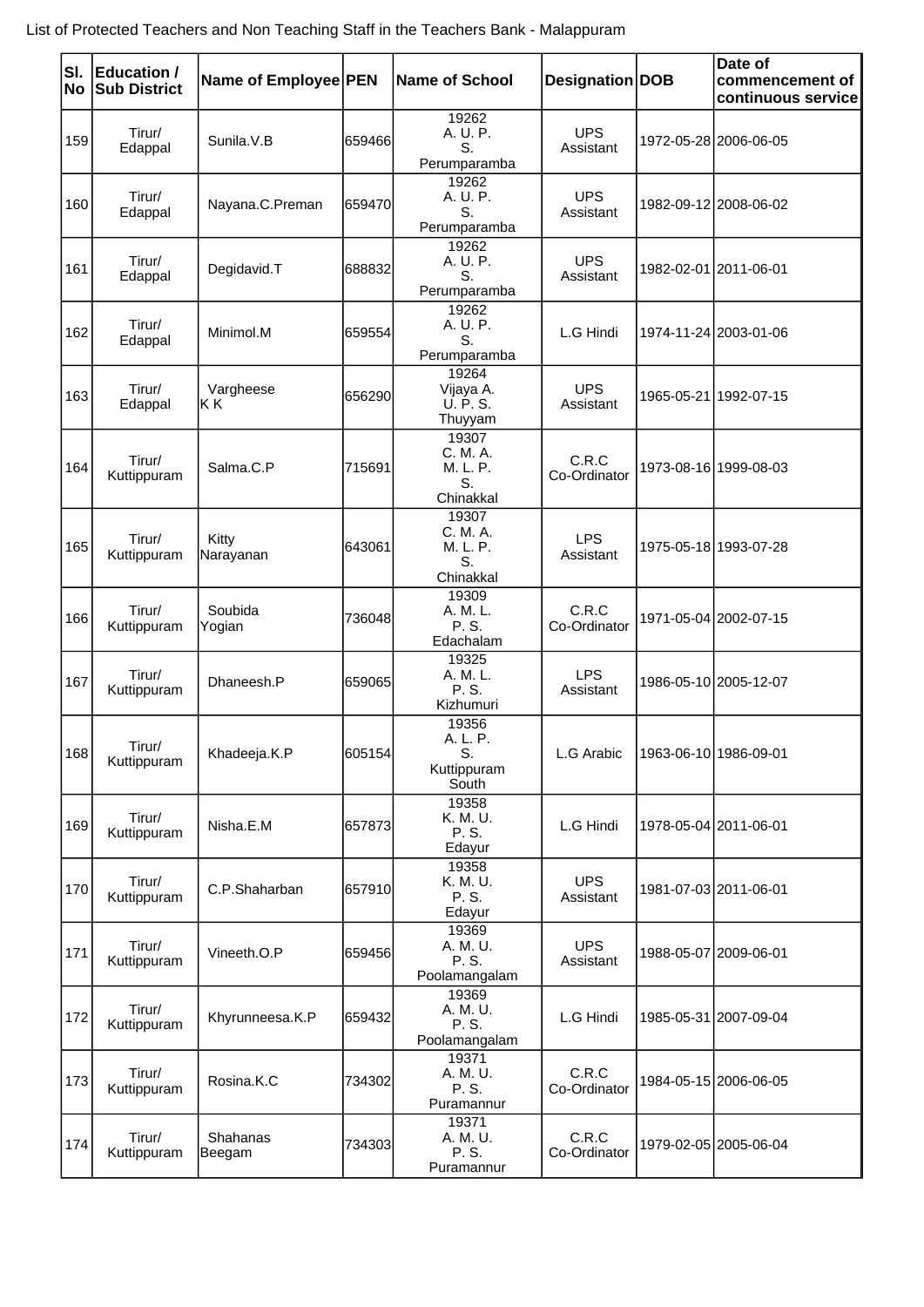| SI.<br><b>No</b> | Education /<br><b>Sub District</b>         | Name of Employee PEN |        | Name of School                             | Designation DOB         | Date of<br>commencement of<br>continuous service |
|------------------|--------------------------------------------|----------------------|--------|--------------------------------------------|-------------------------|--------------------------------------------------|
| 175              | Tirur/<br>Kuttippuram                      | Ajitha.K             | 648159 | 19371<br>A. M. U.<br>P. S.<br>Puramannur   | L.G Hindi               | 1978-05-25 1999-11-15                            |
| 176              | Tirur/<br>Kuttippuram                      | Mohammed<br>Musthafa | 611620 | 19375<br>V. P. A.<br>U. P. S.<br>Vemdallur | L.G Hindi               | 1975-02-21 2002-06-27                            |
| 177              | Tirur/<br>Kuttippuram                      | Nishath.P.I          | 589539 | 19376<br>K. M.A.U.<br>P. S.<br>Chellur     | <b>UPS</b><br>Assistant | 1974-05-31 2005-06-01                            |
| 178              | Tirur/<br>Kuttippuram                      | GireeshKumar         | 592818 | 19376<br>K. M.A.U.<br>P. S.<br>Chellur     | L.G Hindi               | 1979-09-14 2004-06-02                            |
| 179              | Tirur/<br>Kuttippuram                      | Udayakumar.A         | 665481 | 19382<br>A. U. P.<br>S.<br>Naduvattom      | <b>UPS</b><br>Assistant | 1967-10-11 1991-08-19                            |
| 180              | Tirur/<br>Kuttippuram                      | Lilly.P.V            | 537449 | 19382<br>A. U. P.<br>S.<br>Naduvattom      | <b>UPS</b><br>Assistant | 1968-05-25 1992-06-04                            |
| 181              | Tirur/<br>Kuttippuram                      | M.Jalaja             | 659050 | 19382<br>A. U. P.<br>S.<br>Naduvattom      | <b>UPS</b><br>Assistant | 1965-03-14 1992-07-27                            |
| 182              | Tirur/<br>Kuttippuram                      | Sumathi.E            | 662000 | 19382<br>A. U. P.<br>S.<br>Naduvattom      | <b>UPS</b><br>Assistant | 1968-01-20 1993-06-14                            |
| 183              | Tirur/<br>Kuttippuram                      | Jyothi.C.T           | 537451 | 19382<br>A. U. P.<br>S.<br>Naduvattom      | <b>UPS</b><br>Assistant | 1970-11-01 1999-12-01                            |
| 184              | Tirur/<br>Kuttippuram                      | Usha.C.T             | 539497 | 19382<br>A. U. P.<br>S.<br>Naduvattom      | L.G Hindi               | 1968-05-25 1997-06-02                            |
|                  | Thirurangadi/<br>185 Parappanangadi        | Ramla p              | 520921 | 19405<br>A. M. L.<br>P. S.<br>Chernur      | <b>LPS</b><br>Assistant | 1967-04-18 1991-02-02                            |
|                  | Thirurangadi/<br>186 Parappanangadi K.B    | Syamala              | 660467 | 19405<br>A. M. L.<br>P. S.<br>Chernur      | <b>LPS</b><br>Assistant | 1971-03-01 1993-06-07                            |
| 187              | Thirurangadi/<br>Parappanangadi            | Seema G              | 546139 | 19418<br>A. M. L.<br>P. S.<br>Kottanthala  | <b>LPS</b><br>Assistant | 1976-05-01 1996-06-08                            |
| 188              | Thirurangadi/<br>Parappanangadi Puliyamkot | Suresh               | 541125 | 19418<br>A. M. L.<br>P. S.<br>Kottanthala  | <b>LPS</b><br>Assistant | 1969-04-01 1994-09-01                            |
|                  | Thirurangadi/<br>189 Parappanangadi K.B    | Gayathri             | 0      | 19418<br>A. M. L.<br>P. S.<br>Kottanthala  | C.R.C<br>Co-Ordinator   | 1973-05-26 1998-08-27                            |
| 190              | Thirurangadi/<br>Parappanangadi            | Bushra k             | 0      | 19438<br>D. V. A.<br>U. P. S.<br>Ariyallur | C.R.C<br>Co-Ordinator   | 1973-04-01 2002-06-26                            |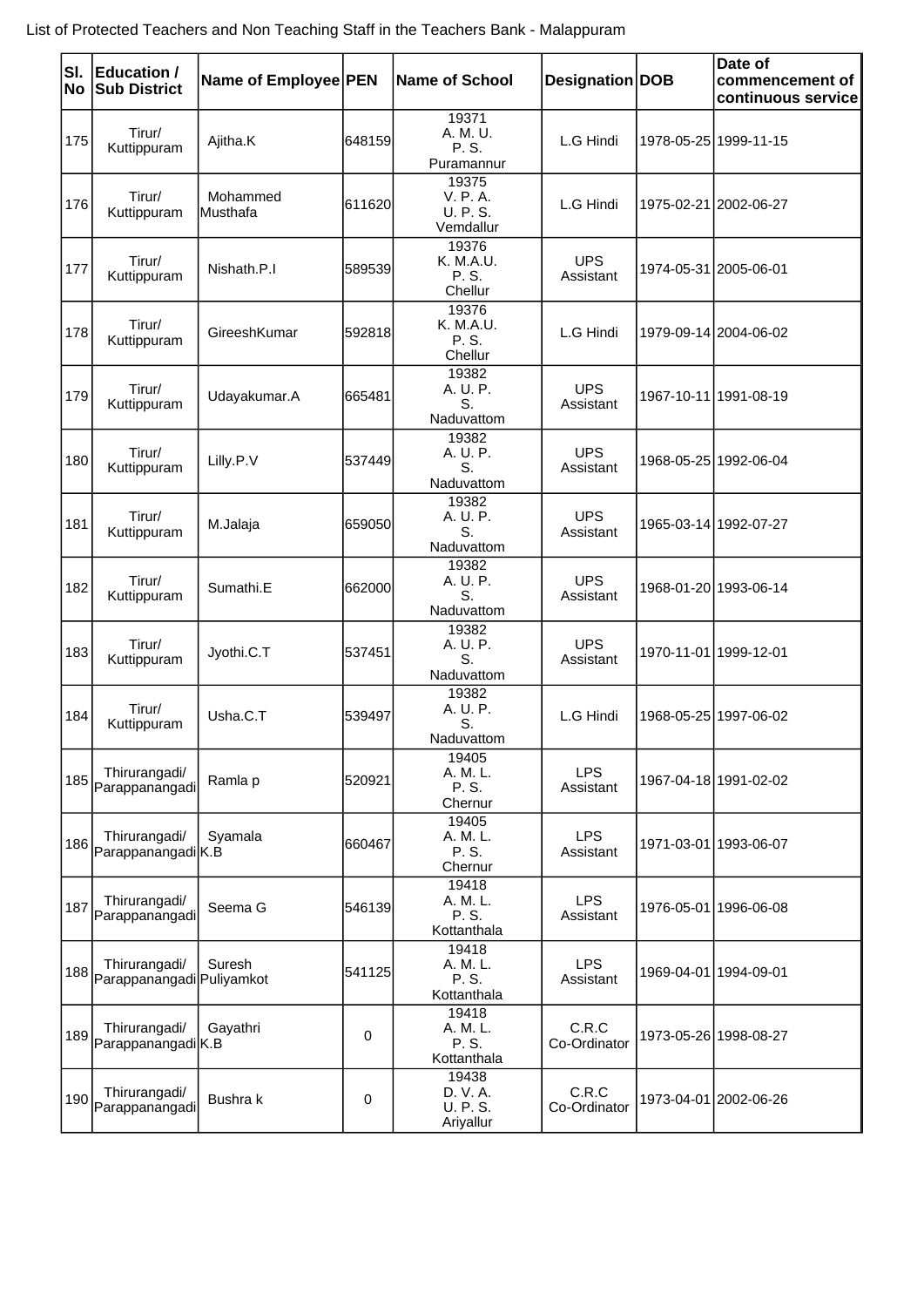| SI.<br>No | <b>Education /</b><br><b>Sub District</b>   | Name of Employee PEN |        | <b>Name of School</b>                                | Designation DOB                           | Date of<br>commencement of<br>continuous service |
|-----------|---------------------------------------------|----------------------|--------|------------------------------------------------------|-------------------------------------------|--------------------------------------------------|
| 191       | Thirurangadi/<br>ParappanangadiBabu M       | Ramesh               | 0      | 19438<br>D. V. A.<br>U. P. S.<br>Ariyallur           | C.R.C<br>Co-Ordinator                     | 1970-05-06 1999-11-22                            |
|           | Thirurangadi/<br>192 Parappanangadi         | Sindhu T             | 0      | 19438<br>D. V. A.<br>U. P. S.<br>Ariyallur           | C.R.C<br>Co-Ordinator                     | 1975-04-23 2004-06-02                            |
|           | Thirurangadi/<br>193 Parappanangadi         | Jyothi N             | 0      | 19438<br>D. V. A.<br>U. P. S.<br>Ariyallur           | C.R.C<br>Co-Ordinator                     | 1975-06-10 2000-07-26                            |
| 194       | Thirurangadi/<br>Parappanangadi Kunnummal   | Prasanth             | 0      | 19438<br>D. V. A.<br>U. P. S.<br>Ariyallur           | C.R.C<br>Co-Ordinator                     | 1978-04-29 1998-07-16                            |
|           | Thirurangadi/<br>195 Parappanangadi         | Sheeba C             | 0      | 19438<br>D. V. A.<br>U. P. S.<br>Ariyallur           | C.R.C<br>Co-Ordinator                     | 1971-05-30 2001-07-15                            |
|           | Thirurangadi/<br>196 Parappanangadi         | Baiju K              | 0      | 19438<br>D. V. A.<br>U. P. S.<br>Ariyallur           | C.R.C<br>Co-Ordinator                     | 1974-06-01 2001-06-06                            |
|           | Thirurangadi/<br>197 Parappanangadi         | Reena N              | 0      | 19438<br>D. V. A.<br>U. P. S.<br>Ariyallur           | C.R.C<br>Co-Ordinator                     | 1975-03-08 1999-11-23                            |
|           | Thirurangadi/<br>198 Parappanangadi Kutty K | Abdulla              | 686011 | 19438<br>D. V. A.<br>U. P. S.<br>Ariyallur           | L.G Arabic                                | 1962-05-15 2011-10-17                            |
|           | Thirurangadi/<br>199 Parappanangadi         | <b>Bindu A</b>       | 691242 | 19438<br>D. V. A.<br>U. P. S.<br>Ariyallur           | L.G Urdu<br>(PT)                          | 1975-05-06 2009-06-01                            |
|           | Thirurangadi/<br>200 Parappanangadi         | Geetha k             | 676313 | 19438<br>D. V. A.<br>U. P. S.<br>Ariyallur           | Sewing<br>Teacher<br>(U.P)                | 1965-04-30 1989-02-27                            |
| 201       | Thirurangadi/<br>Parappanangadi             | Sudheer T            | 567613 | 19440<br>S. V. A.<br><b>U. P. S.</b><br>Chelembra    | L.G Hindi                                 | 1977-05-30 2001-01-25                            |
|           | Thirurangadi/<br>202 Parappanangadi Edavath | Sumathi              | 546015 | 19442<br>A. M. M.<br>A. M. U.<br>P. S.<br>Chelupadam | Physical<br>Education<br>Teacher<br>(U.P) | 1962-07-25 1986-07-31                            |
| 203       | Tirur/<br>Ponnani                           | Siji<br>Thomas       | 659866 | 19504<br>A. L. P.<br>S.<br>Chennamangalam            | <b>LPS</b><br>Assistant                   | 1988-01-05 2009-06-01                            |
| 204       | Tirur/<br>Ponnani                           | Sheeba<br>IM.K       | 665373 | 19510<br>A. L. P.<br>S.<br>Ezhuvathiruthi            | <b>LPS</b><br>Assistant                   | 1973-04-06 2002-06-05                            |
| 205       | Tirur/<br>Ponnani                           | Jayakrishnan<br>V.C  | 665374 | 19510<br>A. L. P.<br>S.<br>Ezhuvathiruthi            | <b>LPS</b><br>Assistant                   | 1984-05-28 2005-03-23                            |
| 206       | Tirur/<br>Ponnani                           | Sudhini<br>P.U       | 665375 | 19510<br>A. L. P.<br>S.<br>Ezhuvathiruthi            | <b>LPS</b><br>Assistant                   | 1986-03-27 2006-02-27                            |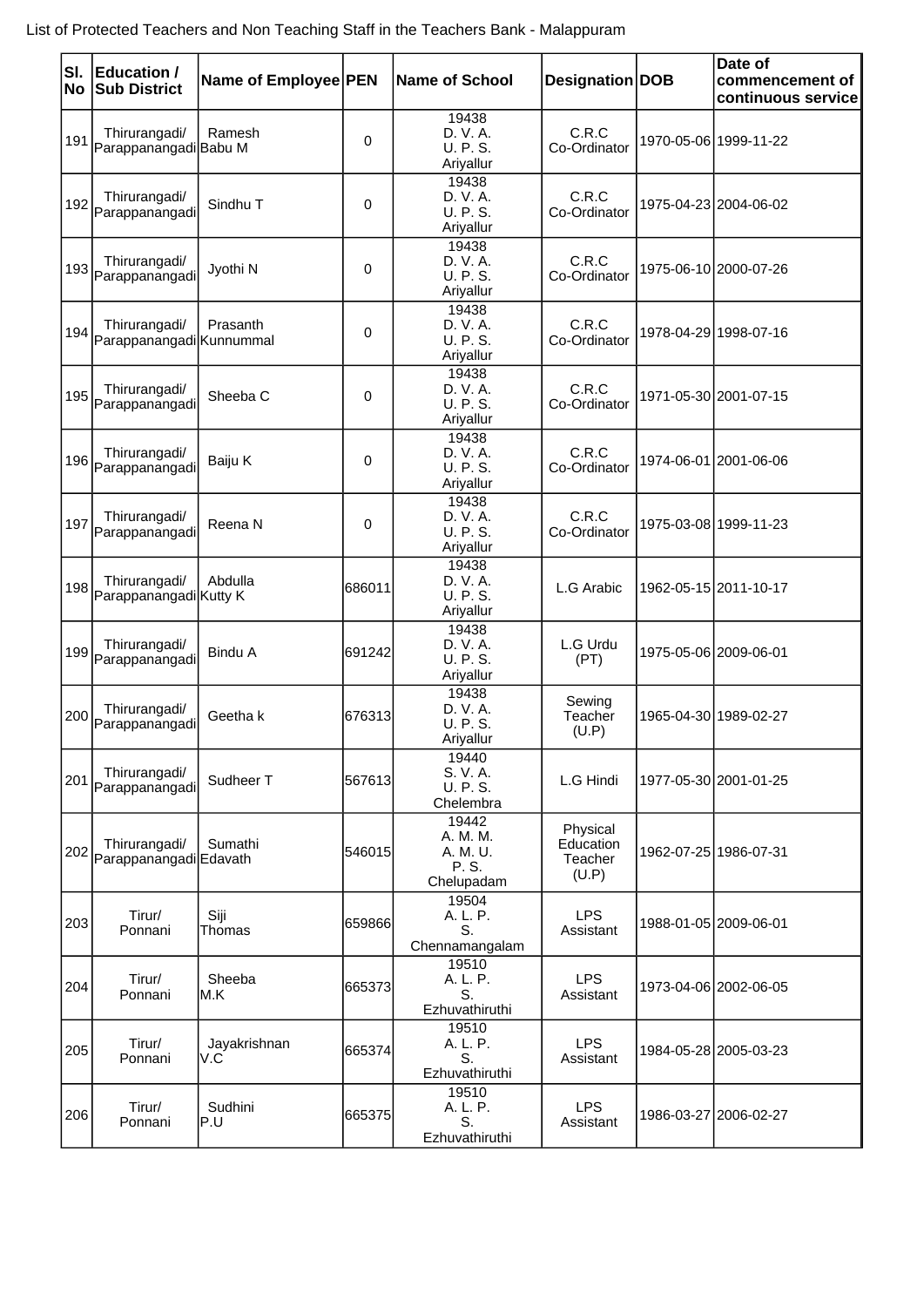| SI.<br><b>No</b> | Education /<br><b>Sub District</b> | Name of Employee PEN         |        | <b>Name of School</b>                      | Designation DOB         | Date of<br>commencement of<br>continuous service |
|------------------|------------------------------------|------------------------------|--------|--------------------------------------------|-------------------------|--------------------------------------------------|
| 207              | Tirur/<br>Ponnani                  | Abdul<br>Kabeer<br>Cheriyath | 665376 | 19510<br>A. L. P.<br>S.<br>Ezhuvathiruthi  | <b>LPS</b><br>Assistant | 1975-10-01 2006-06-05                            |
| 208              | Tirur/<br>Ponnani                  | Moideenkutty<br>.k           | 665381 | 19510<br>A. L. P.<br>S.<br>Ezhuvathiruthi  | L.G Arabic              | 1977-03-11 2006-06-05                            |
| 209              | Tirur/<br>Ponnani                  | Satyabhama<br>C.             | 648436 | 19520<br>A. M. L.<br>P. S.<br>Palapetty    | <b>LPS</b><br>Assistant | 1968-08-01 1990-06-18                            |
| 210              | Tirur/<br>Ponnani                  | Noushaja<br>M.T              | 660600 | 19525<br>A. M. L.<br>P. S.<br>Perumpadappa | <b>LPS</b><br>Assistant | 1976-06-01   1995-11-25                          |
| 211              | Tirur/<br>Ponnani                  | Gertrude<br>A.A              | 701084 | 19525<br>A. M. L.<br>P. S.<br>Perumpadappa | <b>LPS</b><br>Assistant | 1969-05-27 1991-06-20                            |
| 212              | Tirur/<br>Ponnani                  | Omana P.G                    | 660598 | 19525<br>A. M. L.<br>P. S.<br>Perumpadappa | <b>LPS</b><br>Assistant | 1973-01-02 1995-06-05                            |
| 213              | Tirur/<br>Ponnani                  | Shini<br>Simon K             | 660599 | 19525<br>A. M. L.<br>P. S.<br>Perumpadappa | <b>LPS</b><br>Assistant | 1972-02-03 1996-06-03                            |
| 214              | Tirur/<br>Ponnani                  | Meenakumari<br>V.K           | 660651 | 19528<br>A. L. P.<br>S. Purang             | <b>LPS</b><br>Assistant | 1969-05-31 1991-06-20                            |
| 215              | Tirur/<br>Ponnani                  | Sajna.U                      | 665519 | 19530<br>A. L. P.<br>S.<br>Puthuponnani    | <b>LPS</b><br>Assistant | 1984-12-25 2007-01-06                            |
| 216              | Tirur/<br>Ponnani                  | Nishi B.P                    | 683728 | 19530<br>A. L. P.<br>S.<br>Puthuponnani    | <b>LPS</b><br>Assistant | 1983-05-31 2004-06-02                            |
| 217              | Tirur/<br>Ponnani                  | <b>Bindu M</b>               | 665488 | 19530<br>A. L. P.<br>S.<br>Puthuponnani    | <b>LPS</b><br>Assistant | 1976-11-16 2005-06-01                            |
| 218              | Tirur/<br>Ponnani                  | Faseela<br>Nusrath P         | 665506 | 19530<br>A. L. P.<br>S.<br>Puthuponnani    | <b>LPS</b><br>Assistant | 1984-09-03 2005-11-07                            |
| 219              | Tirur/<br>Ponnani                  | Sreedeep<br>V.K              | 734551 | 19532<br>A.M.L.P.S.<br>Vadamukku           | C.R.C<br>Co-Ordinator   | 1986-01-16 2006-12-02                            |
| 220              | Tirur/<br>Ponnani                  | Deena I<br>Mandumpal         | 673435 | 19532<br>A.M.L.P.S.<br>Vadamukku           | <b>LPS</b><br>Assistant | 1971-10-17 1993-11-20                            |
| 221              | Tirur/<br>Ponnani                  | Noushad<br>A.K               | 651487 | 19538<br>A. U. P.<br>S. Ayiroor            | L.G Arabic              | 1981-05-31 2008-06-24                            |
| 222              | Tirur/<br>Ponnani                  | Shaheena<br>.V               | 672074 | 19538<br>A. U. P.<br>S. Ayiroor            | L.G Arabic              | 1983-05-20 2010-06-01                            |
| 223              | Tirur/<br>Ponnani                  | Gitty<br>George K            | 664121 | 19542<br>New U.P.<br>S.<br>Eswaramangalam  | C.R.C<br>Co-Ordinator   | 1972-05-22 1996-10-22                            |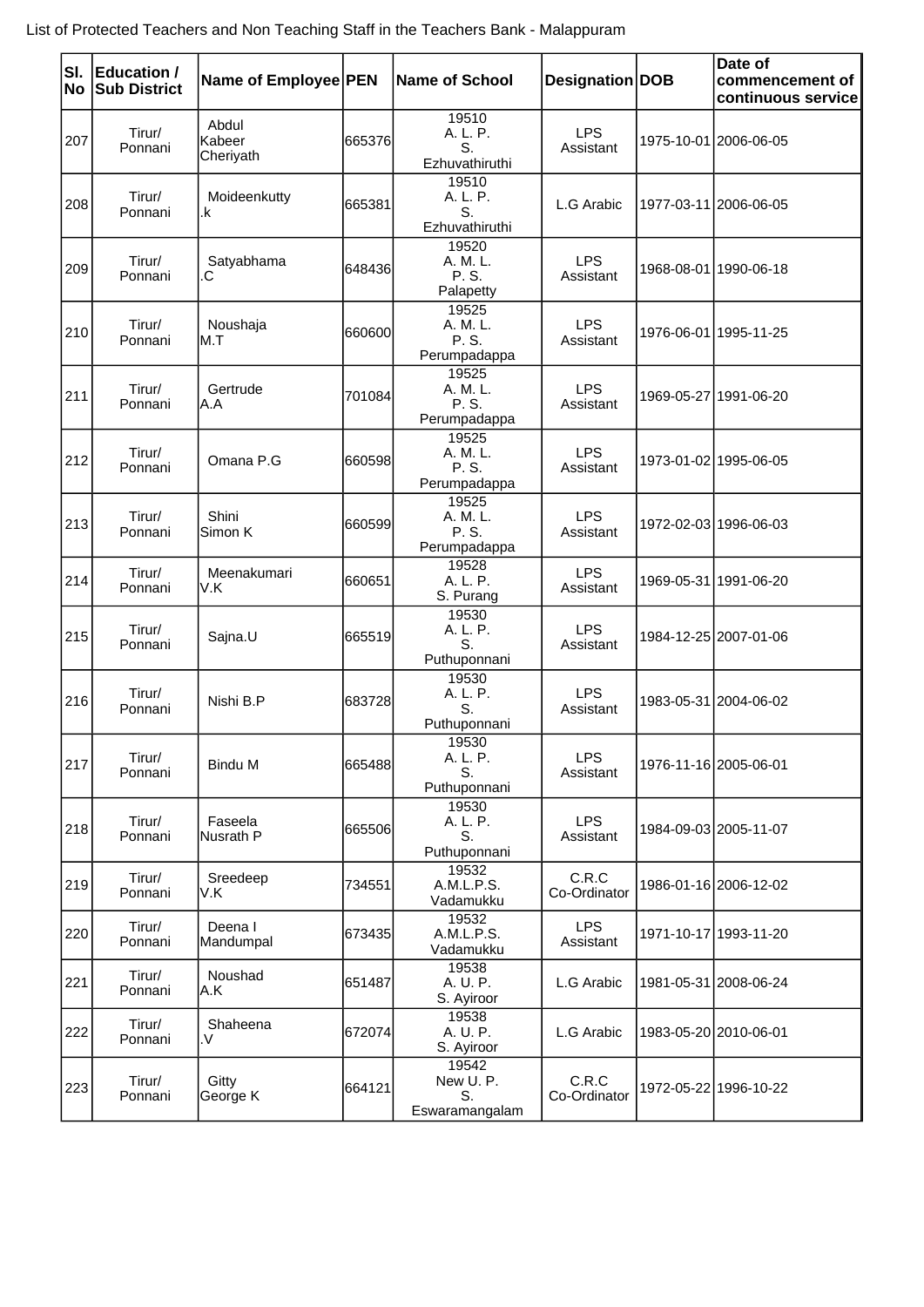| <b>No</b> | SI. Education /<br><b>Sub District</b> | Name of Employee PEN  |        | <b>Name of School</b>                           | Designation DOB             | Date of<br>commencement of<br>continuous service |
|-----------|----------------------------------------|-----------------------|--------|-------------------------------------------------|-----------------------------|--------------------------------------------------|
| 224       | Tirur/<br>Ponnani                      | Mohanan<br>P.K        | 664113 | 19542<br>New U.P.<br>S.<br>Eswaramangalam       | C.R.C<br>Co-Ordinator       | 1969-05-25 1998-06-01                            |
| 225       | Tirur/<br>Ponnani                      | Sheeja P.R            | 657652 | 19542<br>New U.P.<br>S.<br>Eswaramangalam       | C.R.C<br>Co-Ordinator       | 1973-05-20 2001-06-06                            |
| 226       | Tirur/<br>Ponnani                      | Reghu K.P             | 664128 | 19542<br>New U.P.<br>S.<br>Eswaramangalam       | C.R.C<br>Co-Ordinator       | 1968-04-26 1998-07-15                            |
| 227       | Tirur/<br>Ponnani                      | Prince C.G            | 657647 | 19542<br>New U.P.<br>S.<br>Eswaramangalam       | <b>LPS</b><br>Assistant     | 1970-04-15 1996-08-01                            |
| 228       | Tirur/<br>Ponnani                      | Sumayya<br>Beegum K.V | 664101 | 19542<br>New U.P.<br>S.<br>Eswaramangalam       | <b>LPS</b><br>Assistant     | 1971-02-07 1996-10-08                            |
| 229       | Tirur/<br>Ponnani                      | Lisy K.A              | 736554 | 19547<br>A. M. M.<br>U. P. S.<br>Perumpadappa   | C.R.C<br>Co-Ordinator       | 1974-05-30 2002-06-05                            |
| 230       | Tirur/<br>Ponnani                      | Preetha V<br>Panakkal | 659598 | 19549<br>M. I. U.<br>P. S.<br>Ponnani           | Drawing<br>Teacher<br>(U.P) | 1965-05-01 1997-07-15                            |
| 231       | Tirur/<br>Ponnani                      | Safiya C.C            | 659611 | 19549<br>M. I. U.<br>P. S.<br>Ponnani           | <b>LPS</b><br>Assistant     | 1980-04-30 2002-06-05                            |
| 232       | Tirur/<br>Ponnani                      | Binoj C               | 652007 | 19550<br>T. I. U.<br>P. S.<br>Ponnani           | <b>UPS</b><br>Assistant     | 1986-04-05 2003-07-05                            |
| 233       | Tirur/<br>Ponnani                      | Padmini<br>T.K        | 652624 | 19550<br>T. I. U.<br>P. S.<br>Ponnani           | L.G Hindi                   | 1965-04-10 1995-07-15                            |
| 234       | Tirur/<br>Ponnani                      | Faseela P             | 652049 | 19550<br>T. I. U.<br>P. S.<br>Ponnani           | L.G Arabic                  | 1982-04-10 2005-06-01                            |
| 235       | Tirur/<br>Ponnani                      | Firose K              | 694419 | 19550<br>T. I. U.<br>P. S.<br>Ponnani           | <b>UPS</b><br>Assistant     | 1978-04-10 2002-06-05                            |
| 236       | Tirur/<br>Ponnani                      | Ruksana Y             | 652005 | 19550<br>T. I. U.<br>P. S.<br>Ponnani           | <b>UPS</b><br>Assistant     | 1980-04-02 2003-07-02                            |
| 237       | Thirurangadi/<br>Tanur                 | Vijeesh U             | 487332 | 19621<br>A. M. L.<br>P. S.<br>Ittilakkal        | <b>LPS</b><br>Assistant     | 1987-05-04 2010-06-01                            |
| 238       | Thirurangadi/<br>Tanur                 | Jumana<br>Ihsan M     | 502145 | 19627<br>A. M. L.<br>P. S.<br>Kanmanam<br>North | <b>LPS</b><br>Assistant     | 1981-03-20 2004-07-01                            |
| 239       | Thirurangadi/<br>Tanur                 | Shameema M            | 502135 | 19627<br>A. M. L.<br>P. S.<br>Kanmanam<br>North | <b>LPS</b><br>Assistant     | 1975-05-02 2002-07-01                            |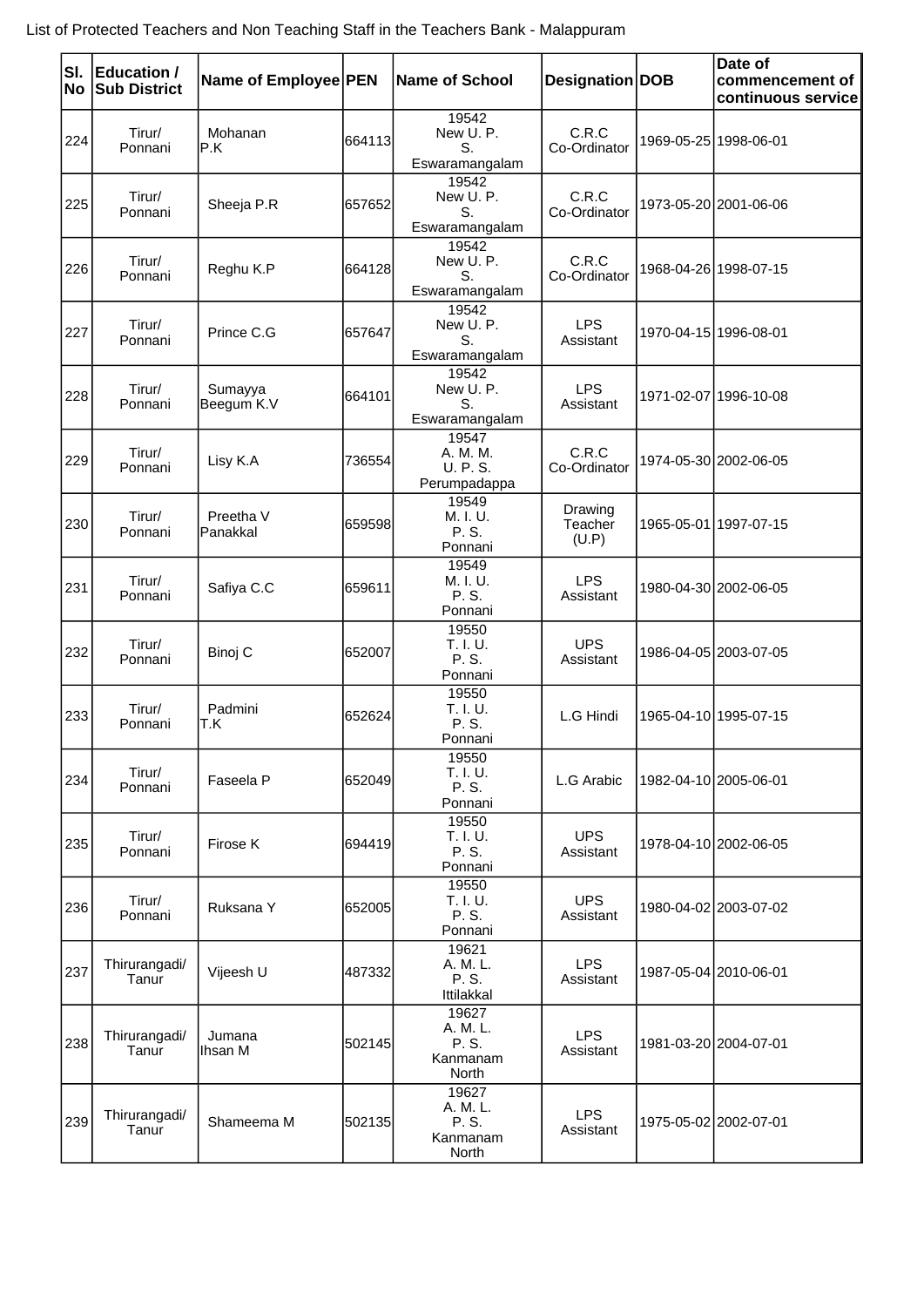| SI.<br>No | Education /<br><b>Sub District</b> | Name of Employee PEN |        | <b>Name of School</b>                                | Designation   DOB       | Date of<br>commencement of<br>continuous service |
|-----------|------------------------------------|----------------------|--------|------------------------------------------------------|-------------------------|--------------------------------------------------|
| 240       | Thirurangadi/<br>Tanur             | Sheela V             | 551074 | 19649<br>A. M. L.<br>P. S.<br>Patham pad             | <b>LPS</b><br>Assistant | 1968-05-06 2007-02-20                            |
| 241       | Thirurangadi/<br>Tanur             | Ambika C             | 551073 | 19649<br>A. M. L.<br>P. S.<br>Patham pad             | <b>LPS</b><br>Assistant | 1978-05-30 2002-07-15                            |
| 242       | Thirurangadi/<br>Tanur             | Soubeena M           | 551076 | 19649<br>A. M. L.<br>P. S.<br>Patham pad             | <b>LPS</b><br>Assistant | 1986-04-01 2007-06-27                            |
| 243       | Thirurangadi/<br>Tanur             | Surendran<br>C M     | 551072 | 19649<br>A. M. L.<br>P. S.<br>Patham pad             | <b>LPS</b><br>Assistant | 1970-05-21 2001-01-09                            |
| 244       | Thirurangadi/<br>Tanur             | Thahir C.P           | 487343 | 19678<br>A. M. U.<br>P. S.<br>Vaniyannur             | <b>UPS</b><br>Assistant | 1977-05-15 2006-06-05                            |
| 245       | Thirurangadi/<br>Tanur             | Latha K              | 735176 | 19683<br>C. H. M.<br>K. M. U.<br>P. S.<br>Kundur     | <b>UPS</b><br>Assistant | 1976-05-31 2000-06-13                            |
| 246       | Thirurangadi/<br>Tanur             | Sajini<br>Kombath    | 735177 | 19683<br>C. H. M.<br>K. M. U.<br>P. S.<br>Kundur     | C.R.C<br>Co-Ordinator   | 1973-05-15 2000-06-12                            |
| 247       | Thirurangadi/<br>Tanur             | Ushakumari<br>lΜ     | 651750 | 19683<br>C. H. M.<br>K. M. U.<br>P. S.<br>Kundur     | L.G Hindi               | 1962-06-30 1987-09-01                            |
| 248       | Thirurangadi/<br>Tanur             | Shoukkathali<br>V    | 0      | 19683<br>C. H. M.<br>K. M. U.<br>P. S.<br>Kundur     | L.G Arabic              | 1964-05-15 1987-07-18                            |
| 249       | Thirurangadi/<br>Tanur             | Ameen<br>Ahsan P P   | 650944 | 19684<br>S. N. U.<br>P. S.<br>Nannambra              | L.G Arabic              | 1981-11-26 2005-07-20                            |
| 250       | Thirurangadi/<br>Tanur             | Sheela C             | 650912 | 19684<br>S. N. U.<br>P. S.<br>Nannambra              | <b>UPS</b><br>Assistant | 1974-05-01 2004-12-16                            |
| 251       | Tirur/<br>Tirur                    | Sajitha T            | 587148 | 19709<br>A. M. L.<br>P. S.<br>Annara                 | <b>LPS</b><br>Assistant | 1973-07-15 1993-09-06                            |
| 252       | Tirur/<br>Tirur                    | Jumaila              | 491558 | 19722<br>A. M. L.<br>P. S.<br>Kaimalasseri           | L.G Arabic              | 1967-05-05 1993-07-01                            |
| 253       | Tirur/<br>Tirur                    | Abdul<br>Jaleel      | 572216 | 19743<br>A. M. L.<br>P. S.<br>Muthur<br><b>Hills</b> | <b>LPS</b><br>Assistant | 1965-05-21 1999-03-24                            |
| 254       | Tirur/<br>Tirur                    | Haseena              | 692255 | 19745<br>A. M. L.<br>P. S.<br>Panampalam             | C.R.C<br>Co-Ordinator   | 1982-10-05 2006-07-17                            |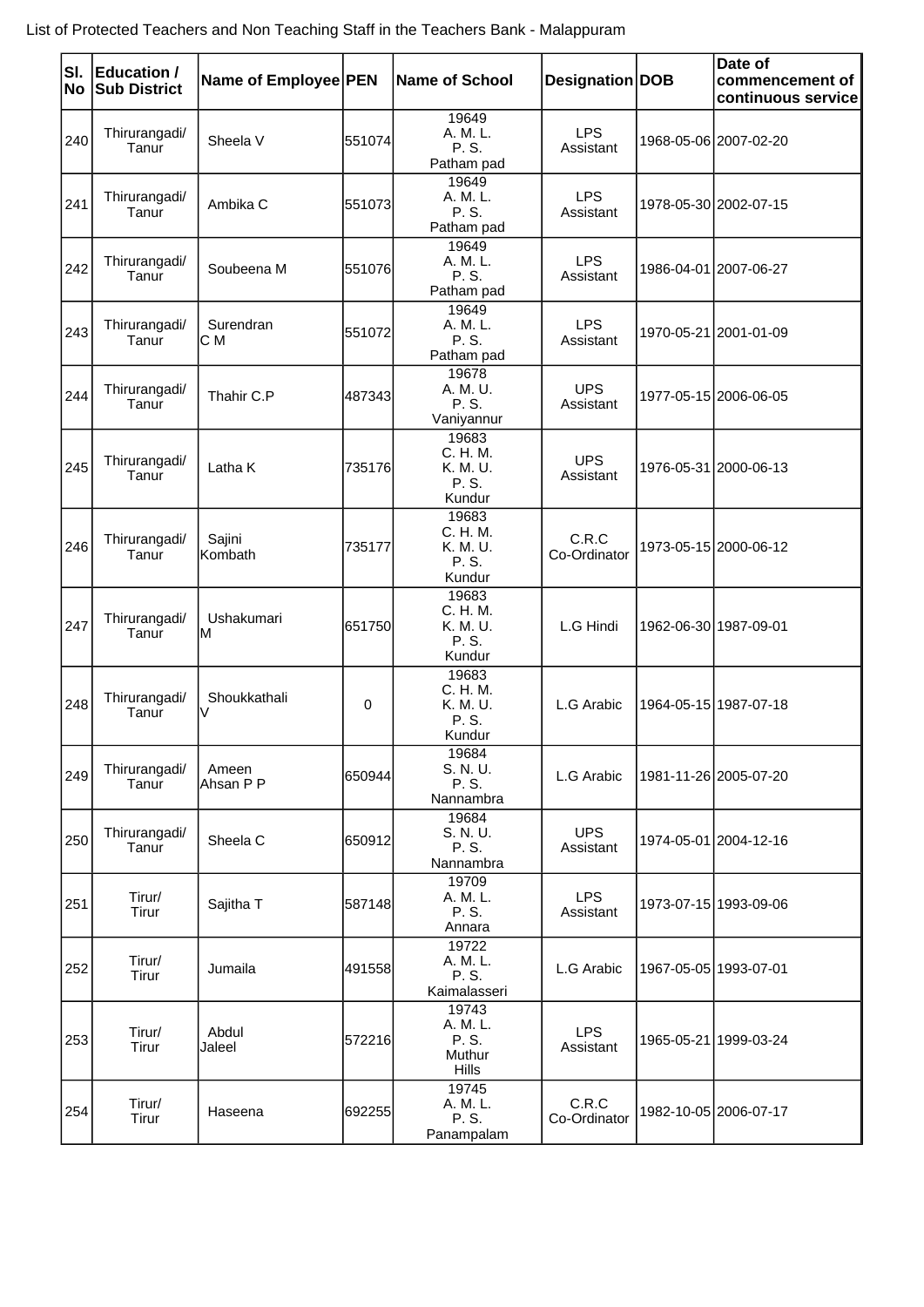| SI.<br>No | <b>Education /</b><br><b>Sub District</b> | Name of Employee PEN       |        | <b>Name of School</b>                    | Designation DOB                           | Date of<br>commencement of<br>continuous service |
|-----------|-------------------------------------------|----------------------------|--------|------------------------------------------|-------------------------------------------|--------------------------------------------------|
| 255       | Tirur/<br>Tirur                           | Anu. P. R                  | 571371 | 19757<br>A. L. P.<br>S. Tirur            | <b>LPS</b><br>Assistant                   | 1981-05-06 2003-07-07                            |
| 256       | Tirur/<br>Tirur                           | Jisha. K                   | 571397 | 19757<br>A. L. P.<br>S. Tirur            | <b>LPS</b><br>Assistant                   | 1982-05-25 2006-09-11                            |
| 257       | Tirur/<br>Tirur                           | REMLA, K.<br>V             | 504553 | 19759<br>A. L. P.<br>S.<br>Thriprangode  | L.G Arabic                                | 1968-06-30 1991-07-17                            |
| 258       | Tirur/<br>Tirur                           | Latha. C.<br>V             | 586095 | 19778<br>A. M. U.<br>P. S.<br>Kanjirakol | L.G Hindi                                 | 1968-07-02 1994-06-06                            |
| 259       | Tirur/<br>Tirur                           | Mohamed<br>Sageer. M       | 572805 | 19782<br>A. M. U.<br>P. S. Kott          | C.R.C<br>Co-Ordinator                     | 1973-05-13 1999-01-21                            |
| 260       | Tirur/<br>Tirur                           | Surendran.<br>Iс           | 675190 | 19782<br>A. M. U.<br>P. S. Kott          | <b>UPS</b><br>Assistant                   | 1969-03-07 2000-10-18                            |
| 261       | Tirur/<br>Tirur                           | Sabira, K.<br>С            | 675192 | 19782<br>A. M. U.<br>P. S. Kott          | C.R.C<br>Co-Ordinator                     | 1976-05-31 2002-06-05                            |
| 262       | Tirur/<br>Tirur                           | Rehma, M                   | 675191 | 19782<br>A. M. U.<br>P. S. Kott          | C.R.C<br>Co-Ordinator                     | 1976-05-31 2003-06-02                            |
| 263       | Thirurangadi/<br>Vengara                  | Fathima C                  | 617755 | 19834<br><b>ALPS</b><br>Mundothparamba   | L.G Arabic                                | 1967-04-10 1997-06-02                            |
| 264       | Thirurangadi/<br>Vengara                  | Babu M                     | 648208 | 19878<br><b>AUPS</b><br>Edakkaparamba    | Physical<br>Education<br>Teacher<br>(U.P) | 1970-05-04 1996-11-12                            |
| 265       | Thirurangadi/<br>Vengara                  | Firoz Khan<br>P.T          | 737165 | 19880<br><b>MHMUPS</b><br>Kilinakode     | L.G Arabic                                | 1967-12-01 2013-06-03                            |
| 266       | Thirurangadi/<br>Vengara                  | Yousuf T                   | 648940 | 19880<br><b>MHMUPS</b><br>Kilinakode     | L.G Hindi                                 | 1982-01-15 2006-11-20                            |
| 267       | Wandoor/<br>Areacode                      | Kurian<br>Thomas           | 345800 | 48003<br><b>CHMKMHS</b><br>Kavanur       | H.S.A<br>(SS)                             | 1972-05-26 1998-06-02                            |
| 268       | Wandoor/<br>Areacode                      | Sreejith<br>lK.C           | 345824 | 48003<br><b>CHMKMHS</b><br>Kavanur       | H.S.A<br>(SS)                             | 1974-05-30 2001-07-13                            |
| 269       | Wandoor/<br>Areacode                      | Hazeena E                  | 652495 | 48003<br><b>CHMKMHS</b><br>Kavanur       | H.S.A<br>(NS)                             | 1973-05-15 2009-06-01                            |
| 270       | Wandoor/<br>Areacode                      | Joycy C.L                  | 345799 | 48003<br><b>CHMKMHS</b><br>Kavanur       | H.S.A<br>(SS)                             | 1970-05-12 1998-06-02                            |
| 271       | Wandoor/<br>Areacode                      | Liny Jose<br>Mundattil     | 345676 | 48003<br><b>CHMKMHS</b><br>Kavanur       | H.S.A<br>(Maths)                          | 1974-05-24 1998-09-15                            |
| 272       | Wandoor/<br>Areacode                      | Baburaj p                  | 345675 | 48003<br><b>CHMKMHS</b><br>Kavanur       | H.S.A<br>(Maths)                          | 1971-05-17 2000-08-10                            |
| 273       | Wandoor/<br>Areacode                      | Sreejith<br>Akkampurath    | 345679 | 48003<br><b>CHMKMHS</b><br>Kavanur       | H.S.A<br>(Maths)                          | 1973-02-15 2002-11-11                            |
| 274       | Wandoor/<br>Areacode                      | Joseph V.S                 | 345931 | 48003<br><b>CHMKMHS</b><br>Kavanur       | H.S.A<br>(Malayalam)                      | 1967-07-15 1996-06-05                            |
| 275       | Wandoor/<br>Areacode                      | Abdurehiman<br>Thelakkadan | 345959 | 48003<br><b>CHMKMHS</b><br>Kavanur       | H.S.A<br>(Arabic)                         | 1970-05-31 2000-06-23                            |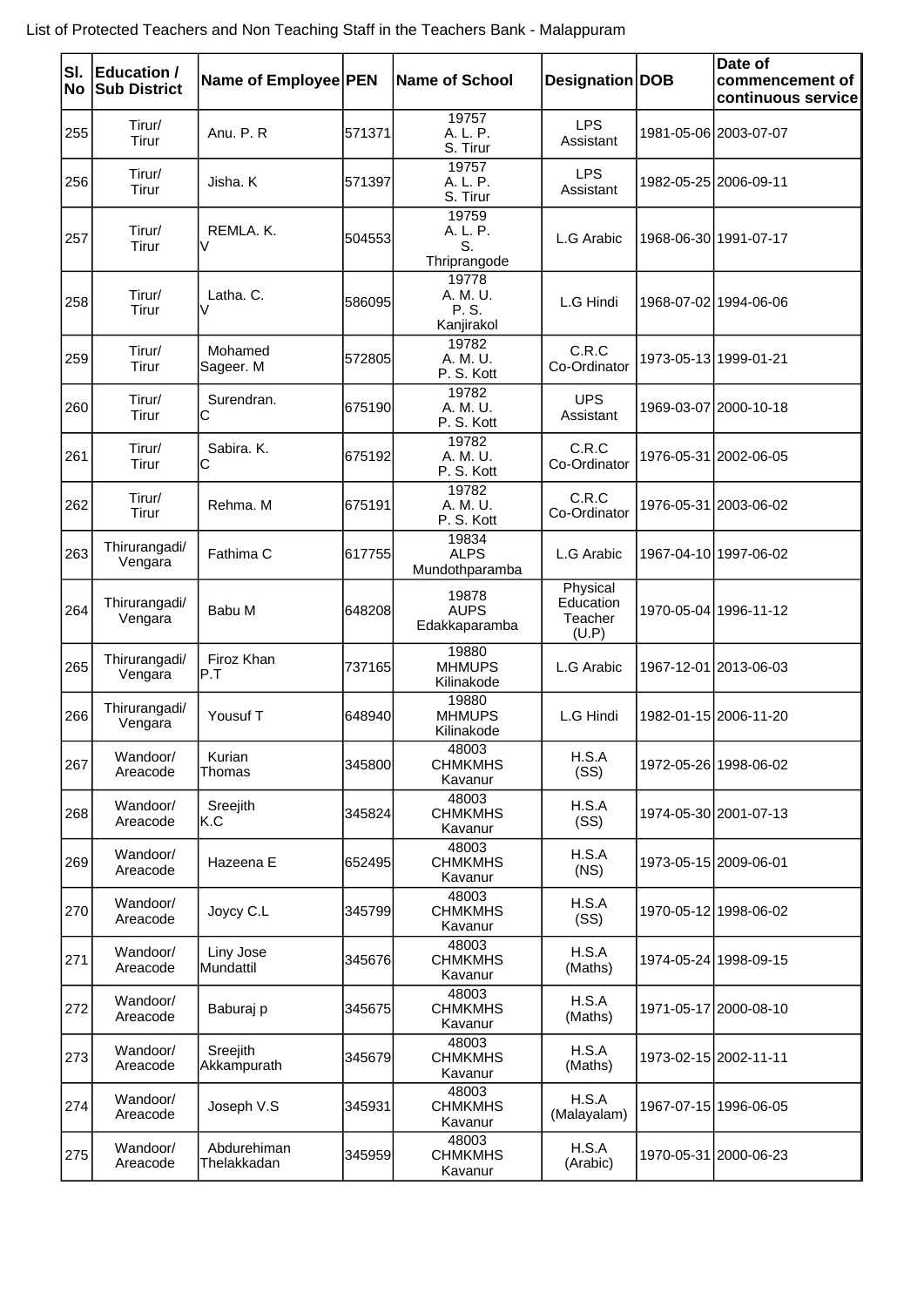| SI.<br>No | <b>Education /</b><br><b>Sub District</b> | Name of Employee PEN        |        | <b>Name of School</b>                   | Designation DOB       | Date of<br>commencement of<br>continuous service |
|-----------|-------------------------------------------|-----------------------------|--------|-----------------------------------------|-----------------------|--------------------------------------------------|
| 276       | Wandoor/<br>Areacode                      | Kadeeja<br>P.P              | 345960 | 48003<br><b>CHMKMHS</b><br>Kavanur      | H.S.A<br>(Arabic)     | 1965-04-25 1989-06-01                            |
| 277       | Wandoor/<br>Areacode                      | Sheeba<br>Lukose            | 345678 | 48003<br><b>CHMKMHS</b><br>Kavanur      | H.S.A<br>(Maths)      | 1970-02-14 1997-06-24                            |
| 278       | Wandoor/<br>Nilambur                      | Rajesh G                    | 345581 | 48034<br><b>MSNSSHS</b><br>chakkalakuth | H.S.A<br>(Hindi)      | 1974-04-03 2000-07-04                            |
| 279       | Wandoor/<br>Melattur                      | Usmanali V                  | 346320 | 48056<br>A.S.M.H.S.<br>Velliyancheri    | C.R.C<br>Co-Ordinator | 1973-01-01 2001-06-06                            |
| 280       | Wandoor/<br>Melattur                      | <b>Bhabitha B</b>           | 734342 | 48056<br>A.S.M.H.S.<br>Velliyancheri    | C.R.C<br>Co-Ordinator | 1983-12-03 2004-07-16                            |
| 281       | Wandoor/<br>Melattur                      | Mansoor<br>Ali Khan<br>E.M  | 310598 | 48056<br>A.S.M.H.S.<br>Velliyancheri    | C.R.C<br>Co-Ordinator | 1975-04-20 1999-10-01                            |
| 282       | Wandoor/<br>Melattur                      | Sindhu T                    | 371575 | 48056<br>A.S.M.H.S.<br>Velliyancheri    | C.R.C<br>Co-Ordinator | 1976-04-02 2002-07-17                            |
| 283       | Wandoor/<br>Melattur                      | Leela A                     | 371395 | 48056<br>A.S.M.H.S.<br>Velliyancheri    | C.R.C<br>Co-Ordinator | 1966-05-01 2001-07-16                            |
| 284       | Wandoor/<br>Melattur                      | Firosa T.P                  | 693492 | 48081<br>T.H.S.<br>Thachinganadam       | H.S.A<br>(Hindi)      | 1979-05-16 2007-06-04                            |
| 285       | Wandoor/<br>Melattur                      | Shabna P.P                  | 689647 | 48081<br>T.H.S.<br>Thachinganadam       | H.S.A<br>(NS)         | 1978-05-03 2007-07-16                            |
| 286       | Wandoor/<br>Melattur                      | Anilkumar<br>P.V            | 696020 | 48081<br>T.H.S.<br>Thachinganadam       | H.S.A<br>(Hindi)      | 1971-08-15 2007-07-30                            |
| 287       | Wandoor/<br>Melattur                      | Hafsath T                   | 689653 | 48081<br>T.H.S.<br>Thachinganadam       | H.S.A<br>(Arabic)     | 1977-01-10 2007-07-16                            |
| 288       | Wandoor/<br>Melattur                      | Sreeja.S                    | 755019 | 48081<br>T.H.S.<br>Thachinganadam       | H.S.A<br>(Malayalam)  | 1978-05-31 2012-08-01                            |
| 289       | Wandoor/<br>Areacode                      | Zubair P.P                  | 732373 | 48086<br><b>SSHSS</b><br>Moorkanad      | H.S.A<br>(Maths)      | 1973-05-25 2013-06-03                            |
| 290       | Wandoor/<br>Nilambur                      | Vinumol<br>Pangottu         | 184052 | 48095<br><b>SVVHSS</b><br>Palemad       | C.R.C<br>Co-Ordinator | 1977-09-17 2003-08-01                            |
| 291       | Wandoor/<br>Nilambur                      | <b>Bindu P</b><br>Nair      | 184755 | 48095<br><b>SVVHSS</b><br>Palemad       | C.R.C<br>Co-Ordinator | 1971-05-30 2004-07-15                            |
| 292       | Wandoor/<br>Nilambur                      | Sheeja E.A                  | 183974 | 48095<br><b>SVVHSS</b><br>Palemad       | C.R.C<br>Co-Ordinator | 1979-05-21 2005-06-01                            |
| 293       | Wandoor/<br>Nilambur                      | Abdusalam<br>A              | 598079 | 48099<br><b>NHS</b><br>Narokkavu        | H.S.A<br>(English)    | 1977-01-20 2012-06-04                            |
| 294       | Wandoor/<br>Nilambur                      | Seema<br>Tharessa M<br>Jose | 689934 | 48099<br><b>NHS</b><br>Narokkavu        | H.S.A<br>(SS)         | 1976-05-20 2011-06-01                            |
| 295       | Wandoor/<br>Nilambur                      | Faseela P                   | 655204 | 48099<br><b>NHS</b><br>Narokkavu        | H.S.A<br>(English)    | 1983-11-05 2011-06-02                            |
| 296       | Wandoor/<br>Nilambur                      | Rameef C.H                  | 695520 | 48099<br><b>NHS</b><br>Narokkavu        | H.S.A<br>(P.S)        | 1984-05-31 2012-06-05                            |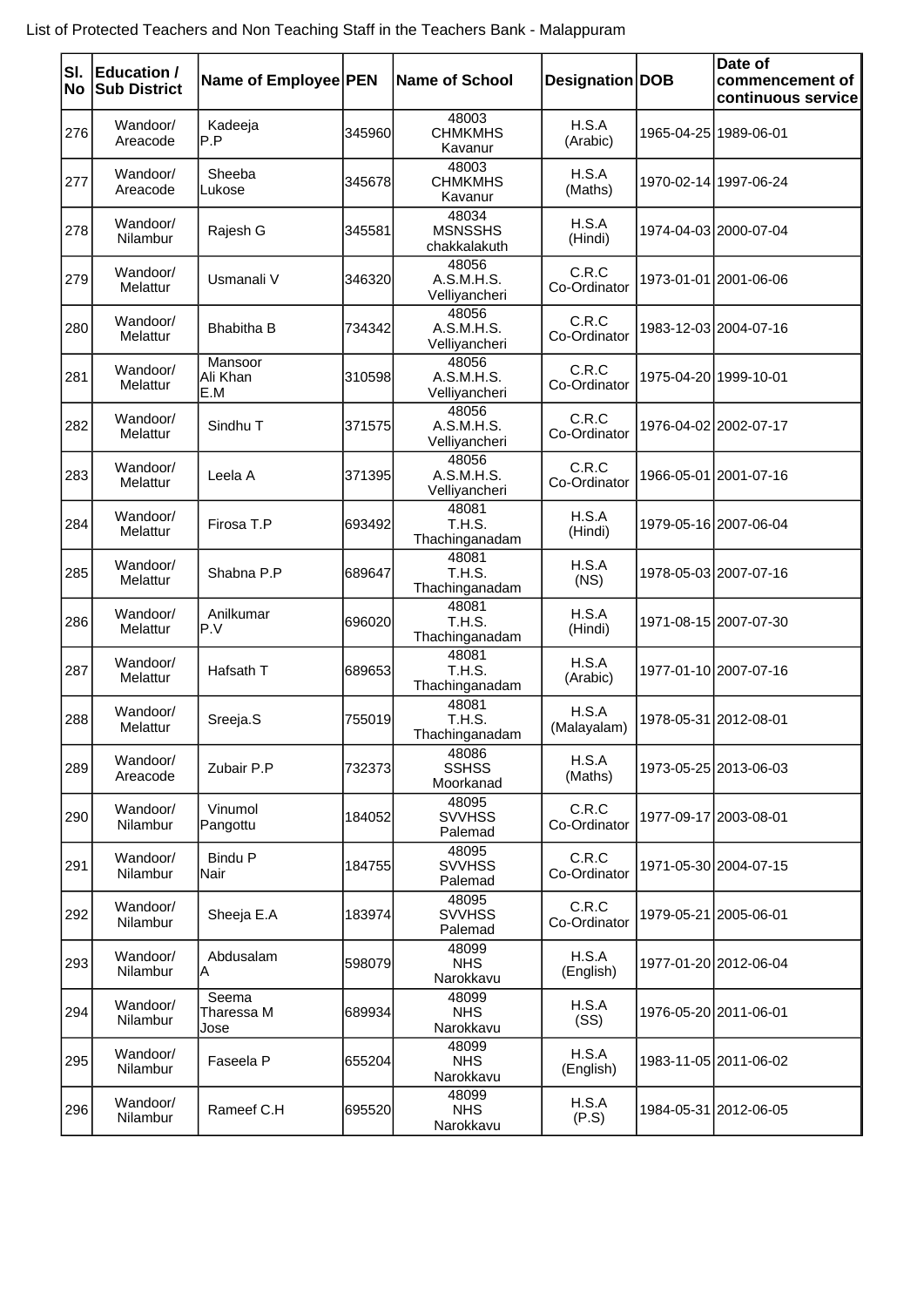| lsı.<br>No | <b>Education /</b><br><b>Sub District</b> | Name of Employee PEN           |        | <b>Name of School</b>                     | Designation DOB         | Date of<br>commencement of<br>continuous service |
|------------|-------------------------------------------|--------------------------------|--------|-------------------------------------------|-------------------------|--------------------------------------------------|
| 297        | Wandoor/<br>Nilambur                      | Nikhila<br>R.B                 | 449248 | 48099<br><b>NHS</b><br>Narokkavu          | H.S.A<br>(Hindi)        | 1988-03-31 2009-06-01                            |
| 298        | Wandoor/<br>Areacode                      | <b>SHEENA</b><br><b>MATHEW</b> | 513299 | 48228<br><b>AMLPS</b><br>Ugrapuram        | <b>LPS</b><br>Assistant | 1977-05-28 2001-03-14                            |
| 299        | Wandoor/<br>Areacode                      | Thajudheen.M                   | 590406 | 48228<br><b>AMLPS</b><br>Ugrapuram        | L.G Arabic              | 1987-02-04 2010-06-01                            |
| 300        | Wandoor/<br>Areacode                      | Sheeja R.S                     | 653471 | 48239<br><b>VAUPS</b><br>Kavannur         | <b>LPS</b><br>Assistant | 1975-05-15 2001-08-08                            |
| 301        | Wandoor/<br>Areacode                      | JIsha K                        | 653448 | 48239<br><b>VAUPS</b><br>Kavannur         | <b>UPS</b><br>Assistant | 1973-05-12 1998-06-01                            |
| 302        | Wandoor/<br>Areacode                      | Smitha<br>Kambalath            | 653472 | 48239<br><b>VAUPS</b><br>Kavannur         | <b>LPS</b><br>Assistant | 1974-05-16 2002-06-05                            |
| 303        | Wandoor/<br>Areacode                      | Ramadevi.C                     | 653475 | 48239<br><b>VAUPS</b><br>Kavannur         | <b>UPS</b><br>Assistant | 1971-05-16 2002-06-05                            |
| 304        | Wandoor/<br>Areacode                      | <b>MEENA KK</b>                | 653476 | 48239<br><b>VAUPS</b><br>Kavannur         | <b>UPS</b><br>Assistant | 1972-04-30 2002-06-05                            |
| 305        | Wandoor/<br>Areacode                      | Rajeena KK                     | 490197 | 48246<br><b>MKKHMAUPS</b><br>Pathanapuram | L.G Arabic              | 1978-05-30 2006-06-05                            |
| 306        | Wandoor/<br>Melattur                      | Nisha P C                      | 611019 | 48307<br>A.M.L.P.S.<br>OLIPPUZHA          | <b>LPS</b><br>Assistant | 1973-05-11 1999-07-19                            |
| 307        | Wandoor/<br>Melattur                      | Noufal.P                       | 611024 | 48307<br>A.M.L.P.S.<br>OLIPPUZHA          | C.R.C<br>Co-Ordinator   | 1974-05-25 2001-02-07                            |
| 308        | Wandoor/<br>Melattur                      | Somasundaran                   | 611022 | 48307<br>A.M.L.P.S.<br>OLIPPUZHA          | C.R.C<br>Co-Ordinator   | 1977-01-01 2001-02-07                            |
| 309        | Wandoor/<br>Melattur                      | Mohamedshareef<br>T.K          | 644055 | 48337<br>A.M.U.P.S.<br>Vetathur           | <b>UPS</b><br>Assistant | 1975-05-31 2008-06-01                            |
| 310        | Wandoor/<br>Melattur                      | Nurgeesbeegam.K                | 644056 | 48337<br>A.M.U.P.S.<br>Vetathur           | <b>UPS</b><br>Assistant | 1973-05-22 2011-06-01                            |
| 311        | Wandoor/<br>Melattur                      | Sameera.M.K                    | 644057 | 48337<br>A.M.U.P.S.<br>Vetathur           | <b>UPS</b><br>Assistant | 1985-10-23 2011-06-01                            |
| 312        | Wandoor/<br>Melattur                      | Shaji T<br>mathew              | 617518 | 48337<br>A.M.U.P.S.<br>Vetathur           | L.G Hindi               | 1975-05-02 2006-08-01                            |
| 313        | Wandoor/<br>Melattur                      | Ruksanath.T.P                  | 644060 | 48337<br>A.M.U.P.S.<br>Vetathur           | <b>LPS</b><br>Assistant | 1981-03-06 2012-06-04                            |
| 314        | Wandoor/<br>Melattur                      | Rammohan                       | 649493 | 48342<br>P.T.M.U.P.S.<br>Mulliyankurssi   | L.G<br>Sanskrit         | 1961-06-07 1979-06-27                            |
| 315        | Wandoor/<br>Nilambur                      | <b>AMBIKA</b><br>POTTEKKAD     | 615326 | 48454<br>Chelode<br><b>SAUPS</b>          | L.G Hindi               | 1963-03-15 2004-06-03                            |
| 316        | Wandoor/<br>Nilambur                      | <b>USHAP</b>                   | 643400 | 48458<br>Mampad<br><b>AMUPS</b>           | L.G Hindi               | 1966-03-28 1994-06-07                            |
| 317        | Wandoor/<br>Nilambur                      | VENUKUTTAN                     | 642790 | 48481<br>Munda<br><b>MOUPS</b>            | L.G<br>Sanskrit         | 1961-05-26 1982-07-15                            |